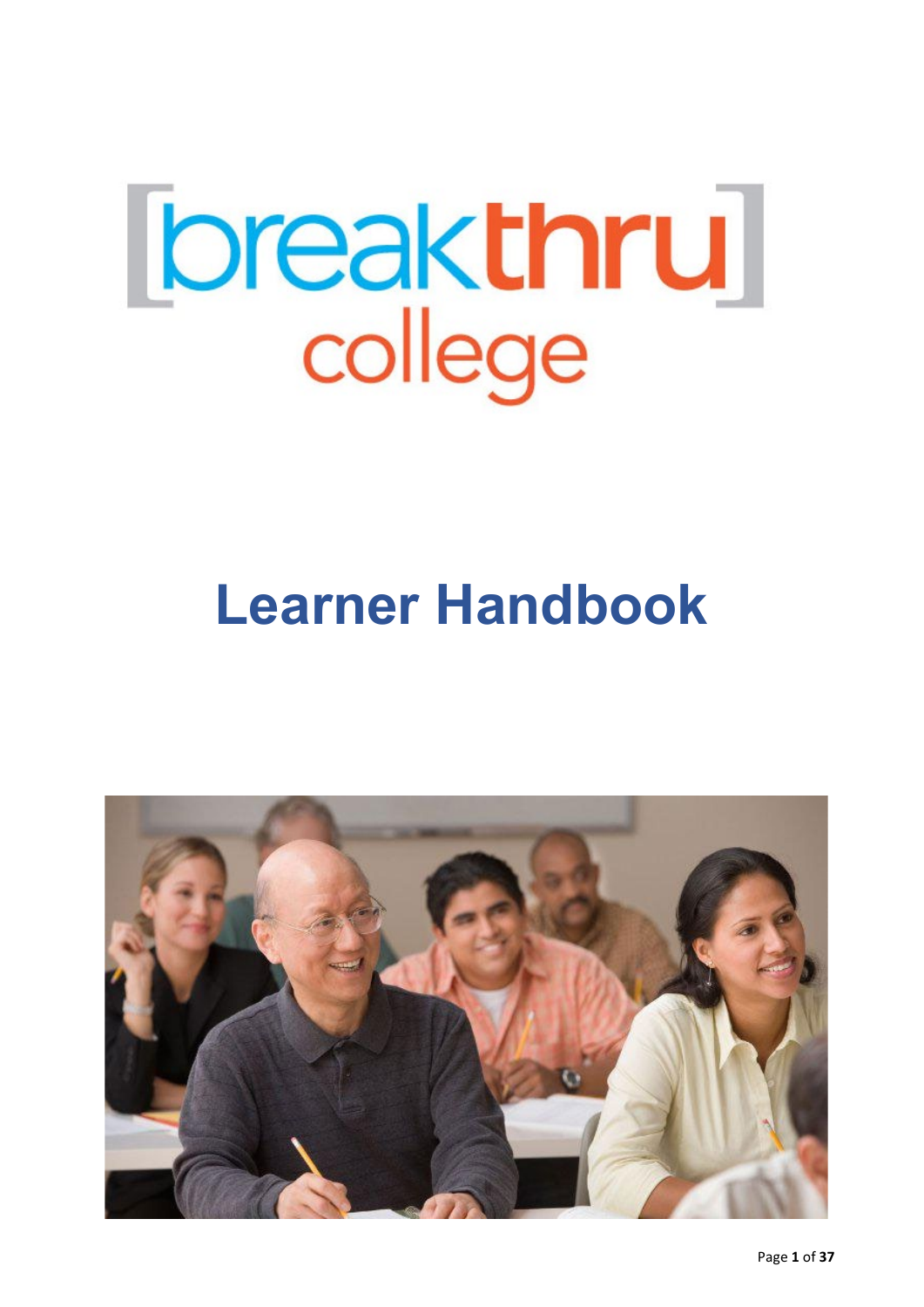# **WELCOME**

Thank you for choosing breakthru as your preferred Education and Training Provider. We are committed to ensuring your educational experience is of a high standard and value your business.

This learner handbook outlines the rights and responsibilities whilst undertaking training with breakthru. As a learner, it is your responsibility to read and ensure understanding, our dedicated trainers and assessors are here to assist with queries and concerns regarding information about our courses or information detailed in the learner handbook.

We offer a range of delivery options for various courses, from e-learning and face-to-face delivery to distance learning. Speak to us about finding the best delivery method for you in the course you want to do.

breakthru offers a pathway to success for businesses and individuals seeking an advantage in today's competitive business environment. Our vocational education services deliver the highest quality training including both nationally recognized courses and job-ready skills. Better still, our training is delivered quickly and professionally and is great value for money. Our courses deliver current and relevant skills to assist you to get back to doing what you do best. Whether that is running your business with a highly skilled workforce or getting that great next job, we can help!

breakthru is here to help and assist you on your pathway and looks forward to working with you on your training and development journey and advancing in your career goals.

Matthew Mackay

Chief Executive Officer

| breakthru RTO contact details |                                                   |  |  |  |
|-------------------------------|---------------------------------------------------|--|--|--|
| <b>Head Office</b>            | Level 10, 52 Alfred St, Milsons<br>Point NSW 2061 |  |  |  |
| Phone                         | 1800 767 212                                      |  |  |  |
| Email                         | training@breakthru.org.au                         |  |  |  |
| RTO National Provider ID      | 91512                                             |  |  |  |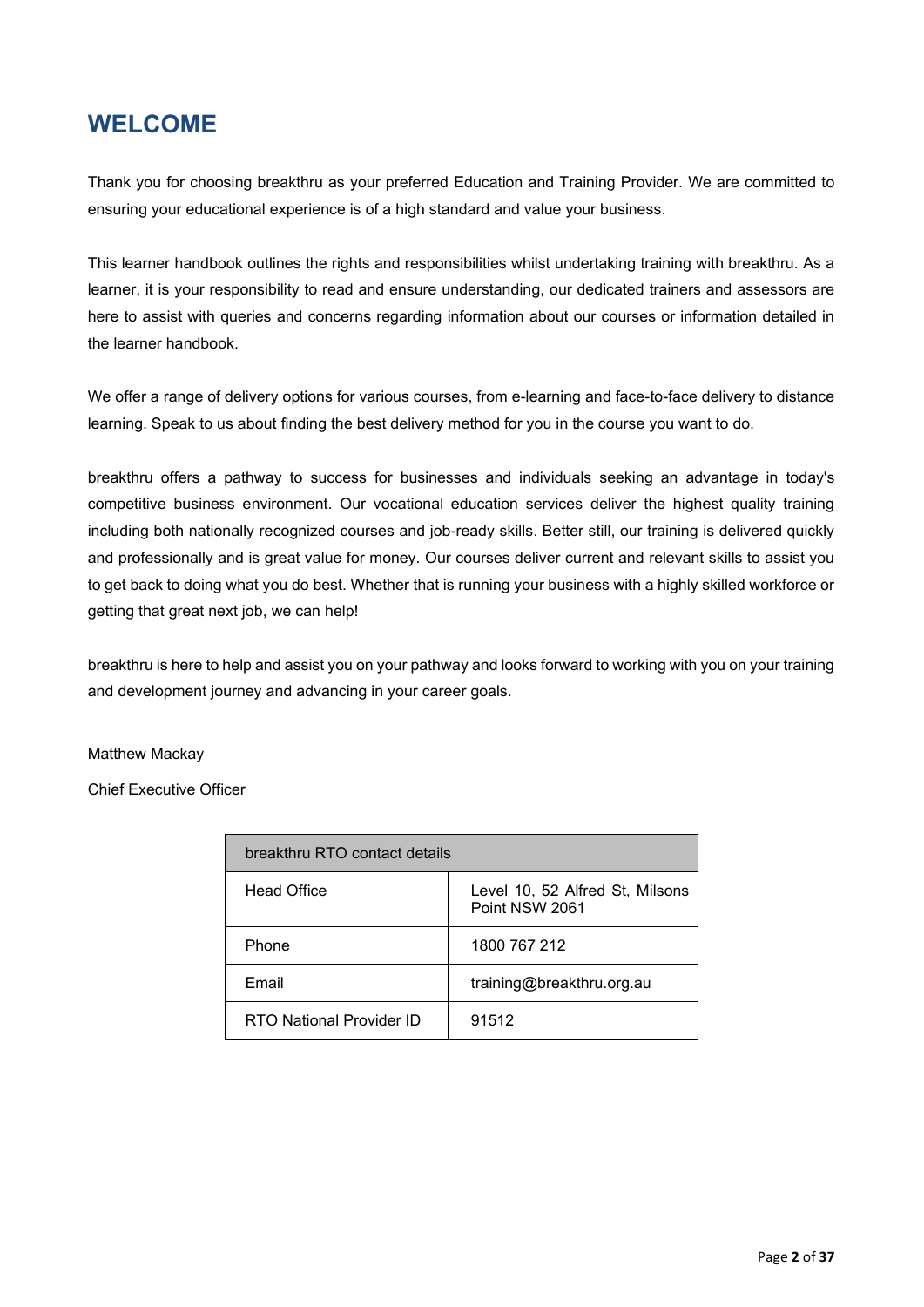# **Contents**

| <b>OUR CORE PURPOSE</b>                                   | 4  |
|-----------------------------------------------------------|----|
| <b>OUR VISION</b>                                         | 4  |
| <b>OUR CORE VALUES</b>                                    | 4  |
| <b>ACCESS &amp; EQUITY</b>                                | 4  |
| <b>OUR COURSES</b>                                        | 5  |
| VOCATIONAL EDUCATION AND TRAINING (VET) QUALITY FRAMEWORK | 5  |
| <b>BREAKTHRU OBLIGATIONS</b>                              | 5  |
| LEARNER RIGHTS & RESPONSIBILITIES                         | 6  |
| <b>MARKETING</b>                                          | 7  |
| <b>ENROLMENT</b>                                          | 7  |
| UNIQUE STUDENT IDENTIFIER                                 | 8  |
| LANGUAGE, LITERACY & NUMERACY (LLN)                       | 8  |
| NATIONAL RECOGNITION                                      | 9  |
| <b>CREDIT TRANSFER</b>                                    | 9  |
| RECOGNITION OF PRIOR LEARNING (RPL)                       | 9  |
| <b>LEARNER INDUCTION</b>                                  | 10 |
| <b>COURSE FEES</b>                                        | 11 |
| CANCELLATION AND REFUND POLICY                            | 12 |
| <b>CONSUMER RIGHTS</b>                                    | 14 |
| <b>TRAINING</b>                                           | 14 |
| ASSESSMENT                                                | 15 |
| <b>ASSESSMENT METHODS</b>                                 | 17 |
| ASSESSMENT RESUBMISSION                                   | 17 |
| REASONABLE ADJUSTMENT                                     | 17 |
| <b>RESOURCES</b>                                          | 18 |
| <b>WORK PLACEMENT</b>                                     | 18 |
| THIRD PARTY                                               | 19 |
| STUDENT SUPPORT AND GUIDANCE                              | 19 |
| COMPLAINTS AND APPEALS PROCEDURE                          | 22 |
| <b>ISSUE OF CERTIFICATE</b>                               | 24 |
| ANTI-DISCRIMINATION, HARASSMENT & BULLYING POLICY         | 24 |
| <b>CONFIDENTIALITY &amp; PRIVACY</b>                      | 25 |
| <b>FEEDBACK &amp; EVALUATION FORMS</b>                    | 25 |
| <b>GOVERNMENT FUNDING</b>                                 | 26 |
| DEFERRING ENROLMENT                                       | 26 |
| DISCONTINUING ENROLMENT                                   | 27 |
| <b>USEFUL WEB LINKS</b>                                   | 27 |
| <b>STUDENT FORMS</b>                                      | 28 |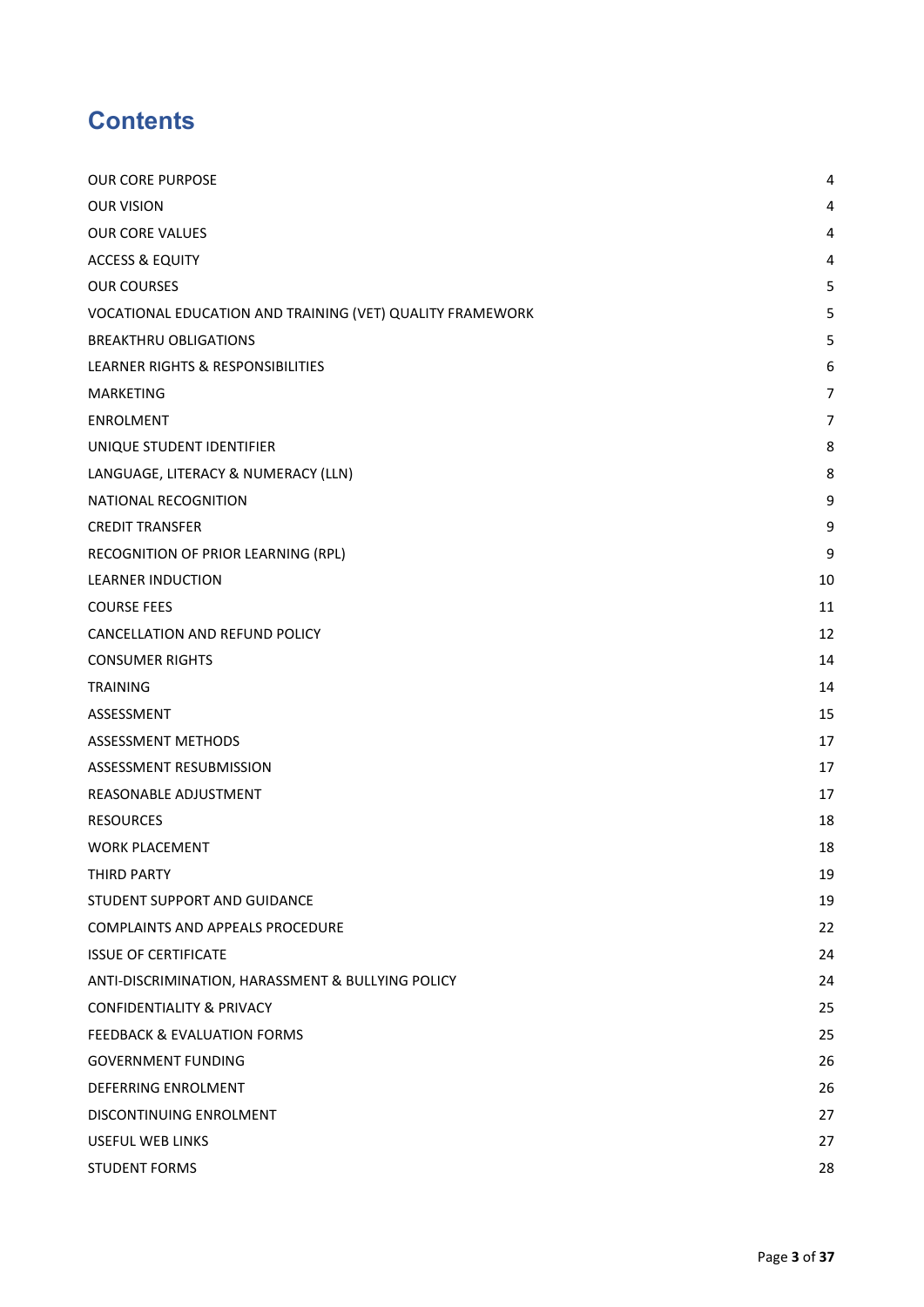# <span id="page-3-0"></span>**OUR CORE PURPOSE**

We help people realise their right to be included in and contribute to their community.

# <span id="page-3-1"></span>**OUR VISION**

breakthru will be the leading person-centred champion, courageously promoting the value, potential and inclusion of all people in the life of their community.

# <span id="page-3-2"></span>**OUR CORE VALUES**



# <span id="page-3-3"></span>**ACCESS & EQUITY**

breakthru is committed to access and equity in the delivery of its services in line with the Commonwealth's Equal Employment Opportunity Act 1987, Racial Discrimination Act 1975, Sex Discrimination Act 1984 and Disability Discrimination Act 1992.

If you consider a situation to be in violation of breakthru's Access & Equity Policy (available upon request), you are required to report the situation to management.

We offer learners with special needs the same opportunities as any other students. Our training and assessment programs consider special needs with the ability to adapt and change training and assessment strategies wherever we can.

We can access resources to help our learners to have fair and equal opportunities while they are learning at breakthru. Referrals via in house support or outside organisations are available as required.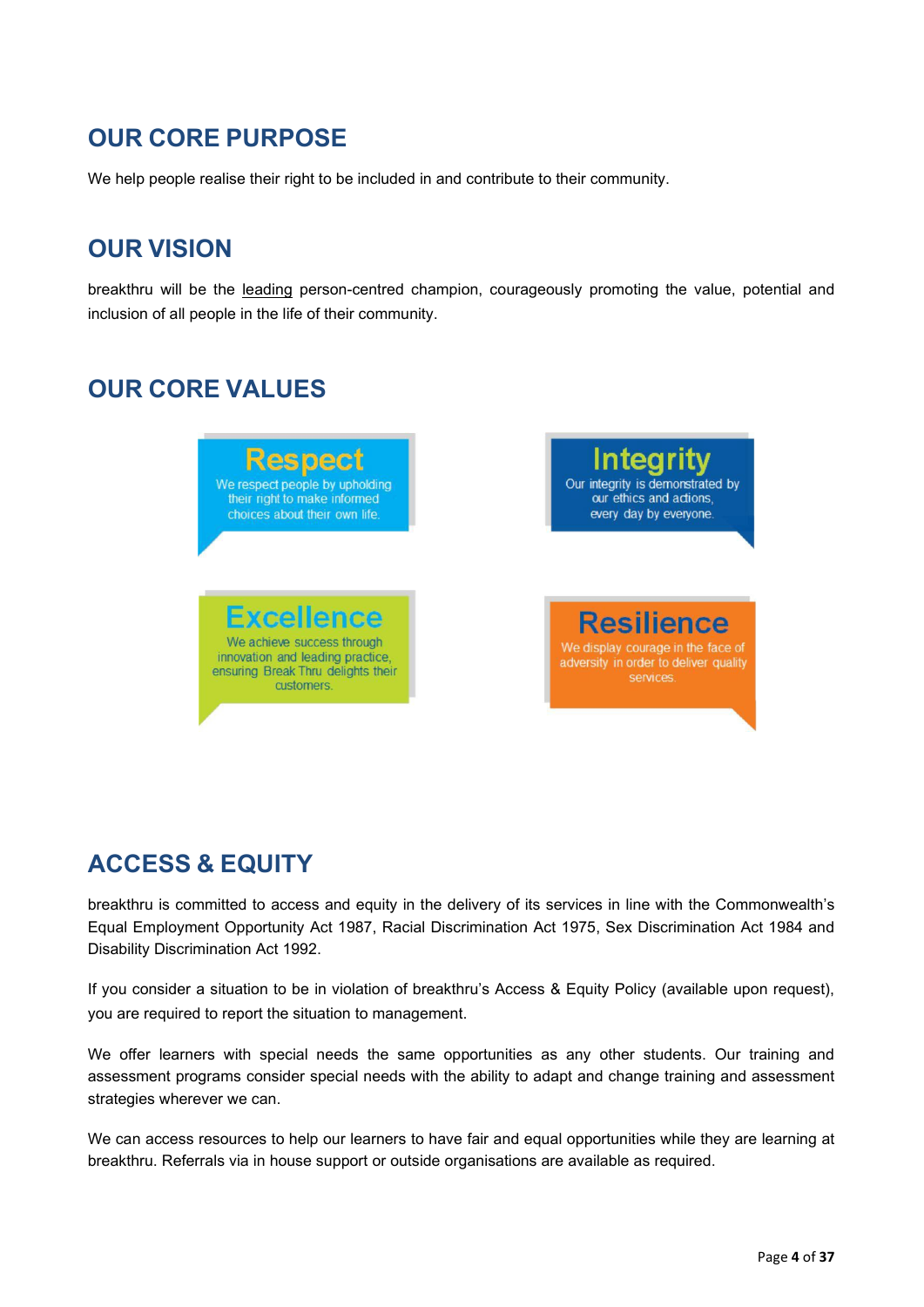# <span id="page-4-0"></span>**OUR COURSES**

breakthru College offers a range of VET courses, ranging from individual support, allied health assistance to mental health courses.

Our nationally recognized training products within the Australian Qualification Framework (AQF) are:

- 1. CHC33015 Certificate III in Individual Support
- 2. CHC43015 Certificate IV in Ageing Support
- 3. CHC43115 Certificate IV in Disability
- 4. HLT33015 Certificate III in Allied Health Assistance
- 5. HLT43015 Certificate IV in Allied Health Assistance
- 6. CHC43315 Certificate IV in Mental Health
- 7. CHC43515 Certificate IV in Mental Health Peer Work

For more information about our courses such as course duration, entry requirements, our delivery and assessment methods, the number of units including core and elective, please go to our website <https://www.breakthrucollege.edu.au/>

Prior to enrolment, all prospective learners are required to get familiarized with the course requirements on our website to ensure that an informed decision can be made.

Please note breakthru College reserves the right to change any of the electives in the above qualifications providing that they meet the requirements of training package and contribute to a valid, industry supported vocational outcome.

# <span id="page-4-1"></span>**VOCATIONAL EDUCATION AND TRAINING (VET) QUALITY FRAMEWORK**

The vocational education and training (VET) Quality Framework aims at achieving greater national consistency in the way that Registered Training Organisations (RTO), such as breakthru are registered and monitored. The VET Quality Framework is made up of five (5) components:

- 1. The Standards for Registered Training Organisations (RTO) 2015
- 2. The Australian Qualifications Framework
- 3. The Fit and Proper Person Requirements
- 4. The Financial Viability Risk Assessment Requirements, and
- 5. The Data Provision Requirements

If you would like further information on this Framework please visit [www.asqa.gov.au.](http://www.asqa.gov.au/)

# <span id="page-4-2"></span>**BREAKTHRU OBLIGATIONS**

breakthru College is a Registered Training Organisation approved by ASQA (Australian Skills Authority Quality) to deliver VET courses. As an RTO, breakthru College complies with the legislative requirements under VET Quality Frameworks which comprise of:

- Standards for Registered Training Organisations (RTO) 2015
- Australian Qualification Framework
- Fit and Proper Person Requirements 2011
- Financial Viability Risk Assessment Requirements 2011
- Data Provision Requirements 2020

breakthru College will ensure that all the requirements above are met, and ensure we provide you with the quality training and assessment at all times. This is achieved by implementing a range of policies and procedures including quality assurance, which are written against the requirements in Standards for RTOs 2015, to ensure that we continuously improve our systems and processes to meet your needs.

Breakthru has obligations to ensure that it will:

• Provide the training and support necessary to allow you to achieve competency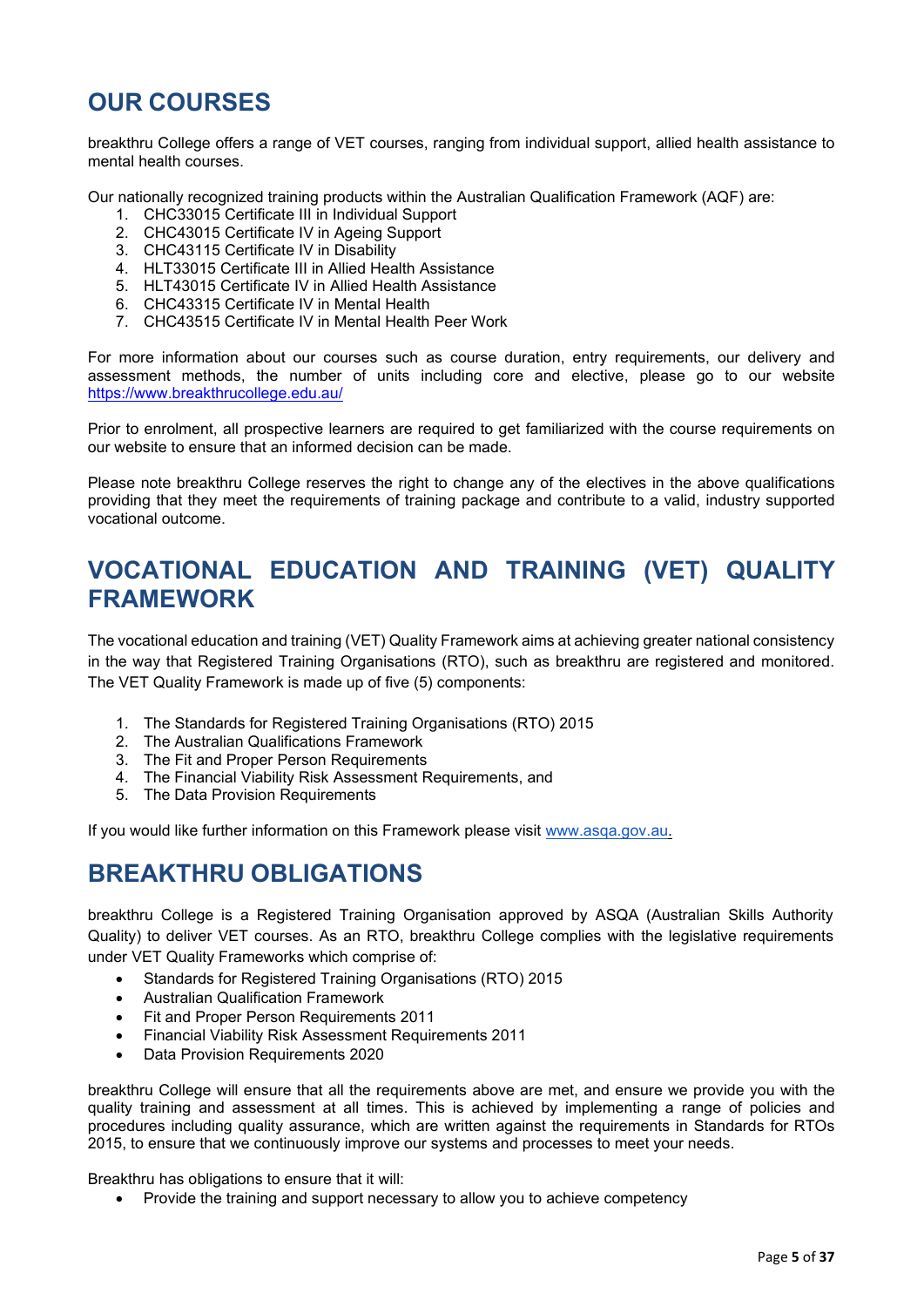- Provide a quality training and assessment experience for you and in compliance with the Standards for RTOs 2015.
- Ensure that breakthru, staff and our agents meet public expectations of ethical behavior at all times.
- Conduct marketing activities with integrity, accuracy and transparency. No financial incentives or other inducements to learners who are funded by state governments such as Smart and Skilled and/or Skills Assure Supplier.
- Ensure you are properly informed about your subsidised training entitlements, fees, responsibilities and obligations.
- Provide you with a clear and accessible feedback and consumer protection system including an identified consumer protection / complaints officer.
- Maintain procedures for protecting a consumer's personal information.

breakthru College is also responsible for the issuance of the AQF certification documentation when you have been deemed competent in the units that you have been enrolled into.

# <span id="page-5-0"></span>**LEARNER RIGHTS & RESPONSIBILITIES**

breakthru's core values underpins the 4 principles in which is expected by learners and staff to adhere to in providing a safe and equitable workplace – **Respect, Integrity, Resilience and Excellence.** We are committed to ensuring our learners are well equipped to participate in today's workforce and encourage learners to work as a team, be loyal, courteous and use their initiative.

To ensure you gain the maximum benefit from your training with breakthru, we will:

- Provide a trainer/assessor who will be fully qualified with current and relevant skills to ensure you have the most up to date knowledge while you are learning;
- Provide a trainer/assessor who receives support and guidance to develop their skills to ensure your training is of the highest quality;
- Provide all the resources you need to complete your training in the timeframes provided when you enrolled and at a level that meets industry requirements; and
- Provide you with assessment feedback that is accurate and increases your competency in a timely manner.
- Provide you access to our Complaints and Appeals process as required by Standards for RTOs 2015 (Standard 6)
- Update to you in writing of any changes to our agreed services which may affect you such as a change in ownership or changes to existing third party arrangements. You will be notified within 7 days of the change to take effect.
- Provide quality education and training, in line with the requirements from our National Regulator and State Governments.
- Inform you how your personal information is collected and your right to review and correct that information at the point of enrolment.

To ensure you gain the maximum benefit from your training with breakthru, we ask that:

- You are respectful of the rights of others:
- You attend all scheduled classes and are punctual (ideally arrive 10 minutes prior so you are not rushed), let us know if you are unable to attend class (giving 24 hours' notice) or phone prior to class time if you are running late;
- You take part in a learning environment that promotes equal opportunity;
- You only use the internet for course requirements:
- Your mobile phone is switched off while in class. If you are expecting an urgent call you inform your trainer prior to commencement of class;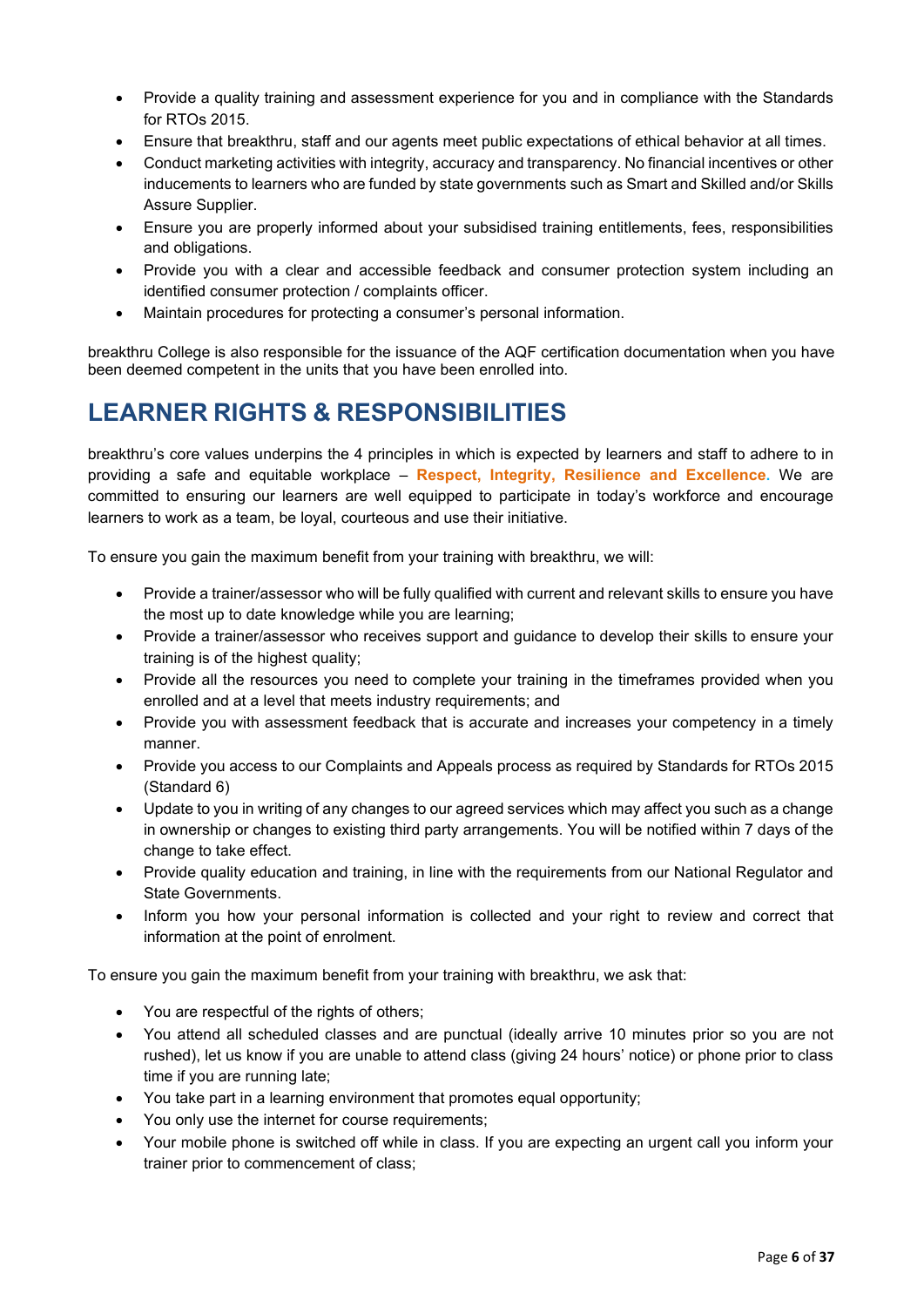- You do not have alcohol or drugs on the premises or under the influence while attending class. If you are found to have any dealings with drugs, you will be removed from the course and reported to the police;
- You provide a medical certificate if an assessment is missed;
- You take responsibility for personal belongings brought onto the premises including disposal of your rubbish and keeping the area clean at all times
- Your clothes are neat, clean and tidy and would be expected in the workplace/industry;
- You will not act and conduct yourself in a manner which is dis-respectful to others. For example: disrupting others during class, not taking reasonable direction from trainer/assessor, putting others at risk, using obscene or inappropriate language, engaging in criminal activities, using threatening behaviour towards others, intentionally damaging breakthru or other's property/belongings, lateness/absenteeism.
- Providing accurate information to breakthru.
- Behaving in a responsible and ethical manner.

If you are to not abide by the Learner Responsibilities which have been developed to provide the optimal learning environment, you may be asked to leave the premises or course (where a refund will not be provided). breakthru will work in partnership with you to address any concerns before taking this type of action. breakthru has an obligation to all learners and it is working together that we can be achieve this for everyone's benefit.

# <span id="page-6-0"></span>**MARKETING**

breakthru markets its vocational, educational and training programs with integrity, accuracy and professionalism. breakthru College ensures that its marketing practices are in line with the Standard 4 of RTO Standards 2015 and relevant State Government requirements.

# <span id="page-6-1"></span>**ENROLMENT**

Prior to commencing training, you will have the opportunity to discuss your training and study requirements. breakthru will provide you accurate, relevant and up-to-date information. Our enrolment process is as follows:

- Once you make an enquiry with breakthru, you will be sent a pre-enrolment pack which consists of:
	- o An electronic version of Learner Handbook
	- $\circ$  Course information such as proposed dates, location, entry requirements, USI
	- o Fee information
	- o Evidence including eligibility to funding if applicable
	- o Advice about the availability of Credit Transfer and RPL
	- o An enrolment form.
- Our team will review the completeness of documentation provided including evidence for funding eligibility, if applicable
- You will then be sent an invoice including payment plans if applicable. Please note that breakthru College will not collect more than \$1,500 (prepaid fees) from learners at any point
- You will be sent an LLN Test link. The LLN Test is used to identify your LLN skills and if support is needed.
- You will be directed to our Compliance Manager for a meeting if your LLN scores are below than what is required by the course. This is to identify any support strategies to assist you to progress through your course. In the event that breakthru is not able to provide support any specific support services, you will be informed of this. Further training may be required prior to enrolling to our course.
- If successful, you will be enrolled into our system. You will also be sent a confirmation of enrolment, training plan, and instructions on how to use our Learning Management System (if applicable).

It is important that you supply up to date contact details and any relevant medical information detailed in your enrolment form. If any information changes you must notify breakthru in writing at your earliest convenience.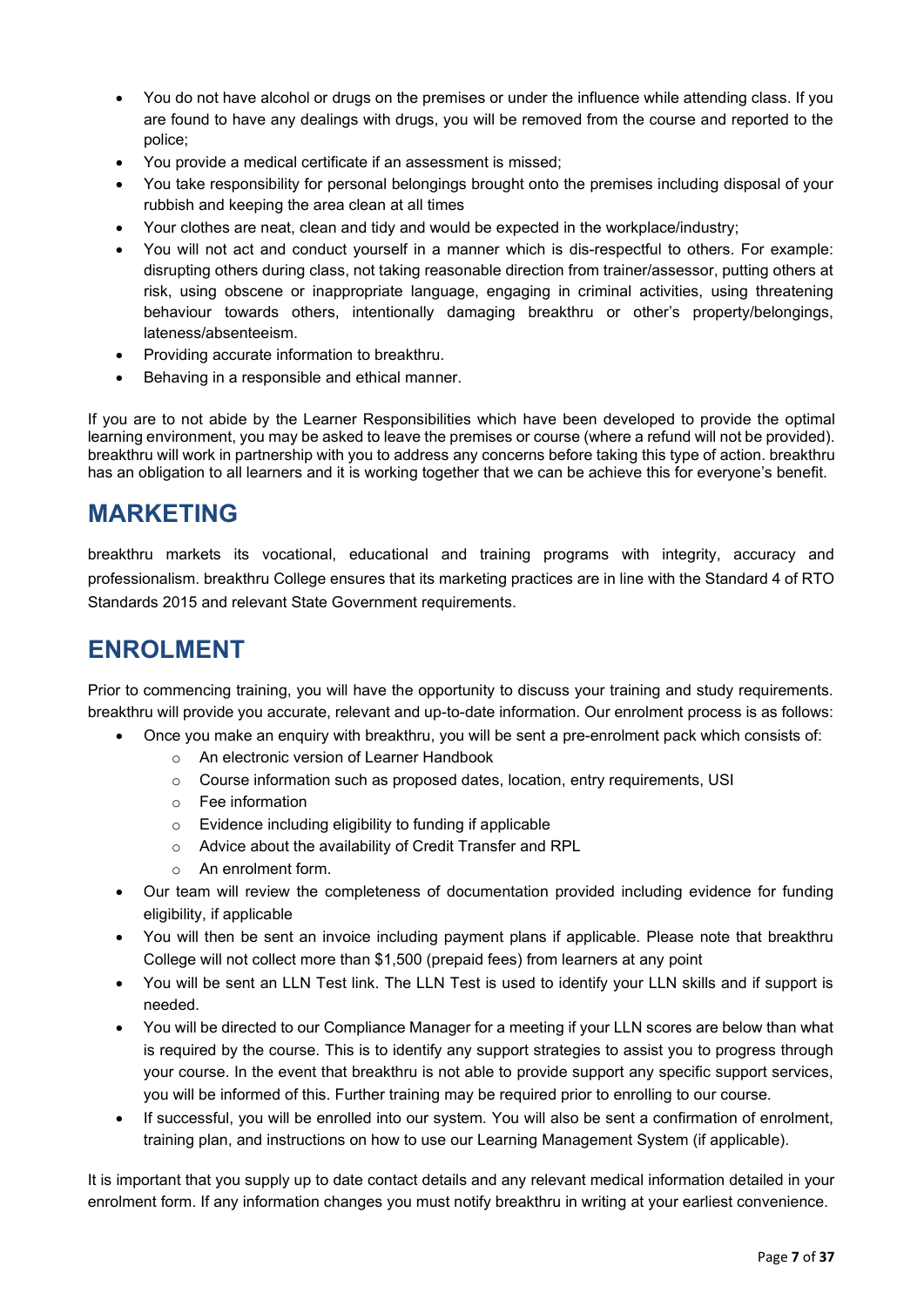Enrolment extension may be granted where reasonable reason of inability to complete is provided; this must be received in writing stating the reasons for applying for extension within one (1) week of the due date.

# <span id="page-7-0"></span>**UNIQUE STUDENT IDENTIFIER**

Learners studying nationally recognised training in Australia from 1<sup>st</sup> January 2015 will be required to obtain a Unique Student Identifier (USI).

All your personal training records and results (transcripts) that you have completed since 1 January 2015 will be linked to an online account using your Unique Student Identifier (USI) number. Access to your Unique Student Identifier (USI) account is available from your computer, tablet or smartphone anytime.

More information about the Unique Student Identifier (USI) initiative, including how to apply for USI, can be found at<https://www.usi.gov.au/students/get-a-usi>

Learners completing training with breakthru, will be issued with instructions on how to apply and or access their Unique Student Identifier (USI) number on enrolment.

breakthru Enrolment Form contains mandatory fields that **must** be completed in order to verify your Unique Student Identifier (USI). If you do not have a Unique Student Identifier (USI), breakthru will be able to apply on your behalf subject to the provision of acceptable proof of identity. breakthru staff must sight original identity documents to process your Unique Student Identifier (USI) application. If you need breakthru to apply on your behalf, please ensure this is indicated on your enrolment form.

All personal information collected by breakthru will be stored securely in accordance with breakthru's Privacy Policy (available on the website or by request).

# <span id="page-7-1"></span>**LANGUAGE, LITERACY & NUMERACY (LLN)**

Studying can be challenging for anyone, particularly for someone who may have been away from formal education for some time or who has job and other responsibilities outside of their study. It can be even harder if you struggle to or can't read, write well or have issues with numbers and concepts.

breakthru is committed to providing a positive and rewarding learning experience for all students. Upon enrolment, all learners are asked to provide information on any Language, Literacy or Numeracy issues as well as completing a Language, Literacy and Numeracy test online. This information is solely used by breakthru to ascertain suitability and/or requirement for additional needs throughout the training. Please note the LLN Test is conducted online using our LLN Robot prior to enrolment.

Please contact the Training Department if you may need additional support or feel that you would like to discuss further. They will arrange to have one of our trainers speak with you about your needs and how we can support you.

If you need an interpreter or come from a non-English speaking background and require additional support, our trainers are more than happy to work with you to ensure your needs are met which may include access to translated materials.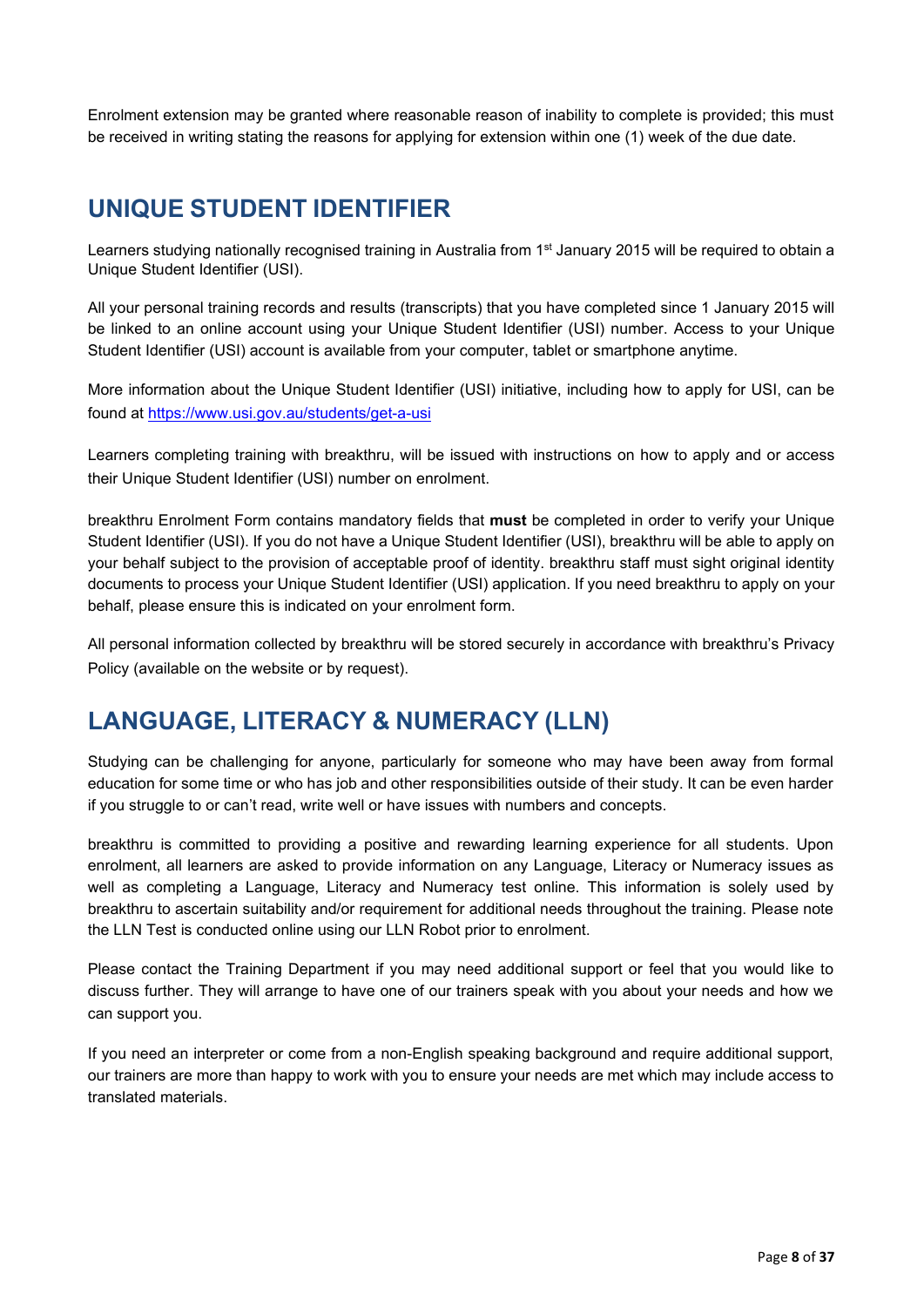# <span id="page-8-0"></span>**NATIONAL RECOGNITION**

breakthru recognises accredited Qualifications and Statements of Attainment issued by any other RTO. All copies need to be certified to provide assurance if the original is not supplied at the same time to breakthru staff. We will give you credit for all earlier training if it is the same unit of competency as the training you are doing with us. We ask you to tell us at the start of the course whether you have any units that can be used to apply for a credit transfer. Where the unit of competency is different, breakthru will discuss with you the options around Recognition of Prior Learning (RPL).

# <span id="page-8-1"></span>**CREDIT TRANSFER**

If you have completed the same unit/s that relate to the course that you are studying, then you can apply for a Credit Transfer. Credit transfer is provided to ensure that you are not required to repeat any units of competency in which you have been assessed as competent from any Registered Training Organisations (RTOs), unless regulatory requirements prevent it.

The process to apply for a credit transfer is as follows:

- 1. Fill in an *Application for Credit Transfer Form*, which is available at the end of this Learner Handbook.
- 2. Provide a certified copy of AQF Certification or bring the original transcript and be sighted by our Admission Team. Alternatively, you can also provide a USI transcript that shows the unit/s that you would like to apply credit transfer for.
- 3. Submit the completed form along with AQF Certification / VET Transcript / USI Transcript to [training@breakthru.org.au](mailto:training@breakthru.org.au)
- 4. Our Training Services Administrator will review the completeness of documentation and will contact you if additional documentation is required.
- 5. When a certified copy of AQF Certification is provided (instead of USI Transcript), Admission Team will contact the issuing organisation to verify the authenticity of the certification.
- 6. You will be informed of the outcome in writing.
- 7. If credit transfer is approved at the point of enrolment, the unit/s of competency granted will be shown in your Training Plan. The unit/s in which credit transfer have been approved, will be exempted

# <span id="page-8-2"></span>**RECOGNITION OF PRIOR LEARNING (RPL)**

You may be able to apply for Recognition of Prior Learning (RPL) for previous knowledge and experience you may have relevant to your course. This could include previous study, work, educational experiences that match learning outcomes for an accredited unit. Recognition of Prior Learning (RPL) is about recognizing and assessing the competencies that you have acquired through formal, non-formal and informal learning.

Evidence of prior learning and experience may include:

- certificates issued by other Registered Training Organisations (RTO's) originals or certified copies;
- statement of attendance at workshops;
- letters of support from employers, both past and present;
- course outlines from courses you have done before;
- current resume, position descriptions including performance plans;
- other items as discussed with your trainer/assessor.

Our Recognition of Prior Learning process is as follows:

- 1. You make an enquiry with breakthru College to indicate that you want to apply for RPL.
- 2. breakthru College will provide you information about RPL. If you decide to go ahead, we will provide you with an RPL form and a copy of the RPL Self-Assessment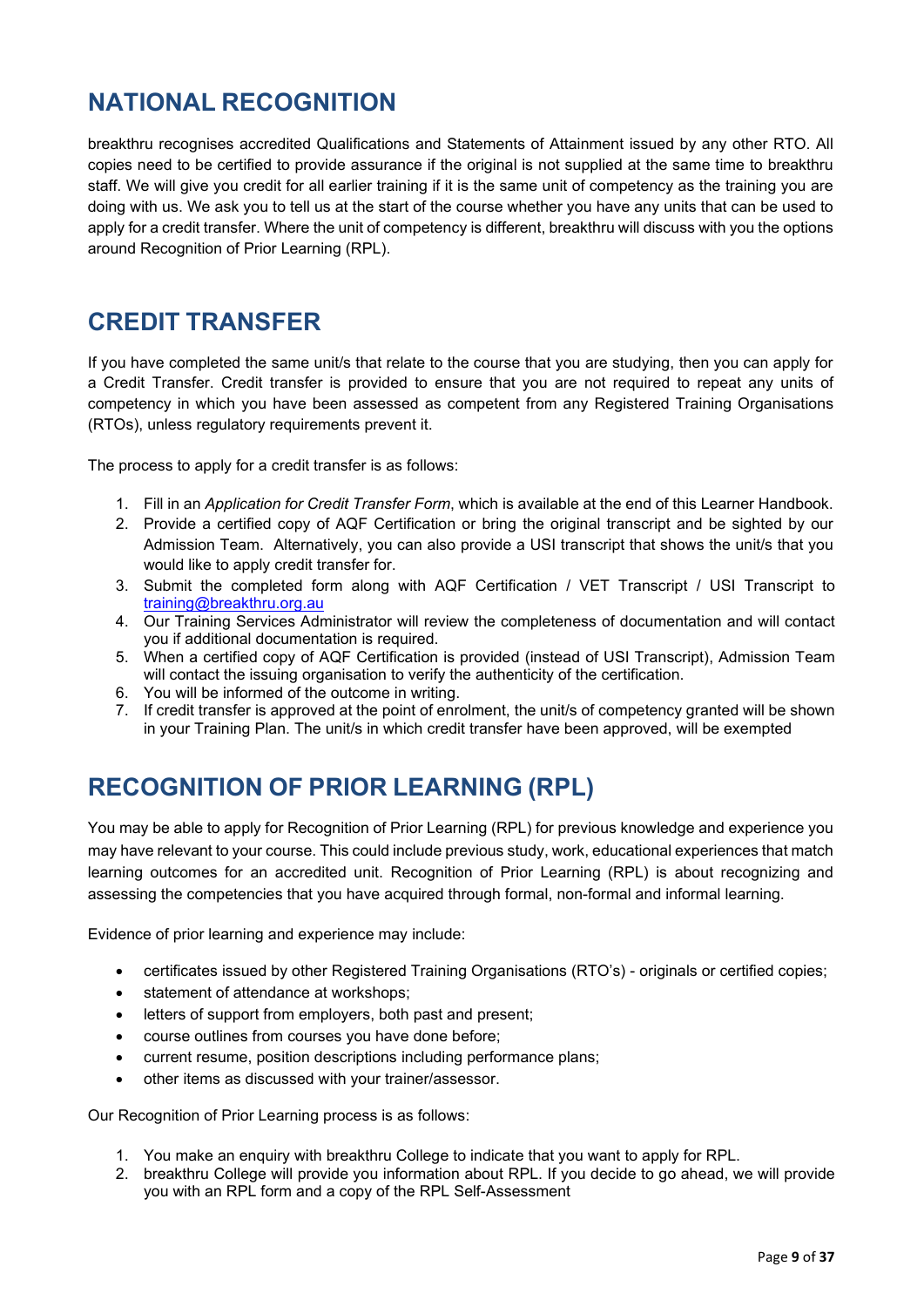- 3. Complete the RPL form (indicate which unit/s that you would like to apply RPL for), self-assessment, a copy of your CV and certified copy of relevant qualifications. Send all of these documents to [training@breakthru.org.au](mailto:training@breakthru.org.au)
- 4. A qualified assessor from breakthru College will review your documents. The assessor will also contact you to discuss about:
	- Your work experience and anything of interest in your CV. For example, have you worked in a number of job roles; have you worked in a number of different workplaces or the same one, professional development experiences etc)
	- o The items that you ticked / did not tick in the Self-Assessment
	- $\circ$  The items listed in your evidence brainstorm (for example, will these add value to your application or will the evidence relate to the requirements of a unit of competency)
	- $\circ$  The third-party person who is it, how long have they known you in a professional capacity, their suitability to confirm your workplace performance, and any conflict of interest etc)
- 5. The assessor from breakthru College makes a decision about your suitability. If you are not suitable, you will be provided with information about formal training opportunities. You can make a decision as to whether you would like to enroll into formal training instead.
- 6. If you are successful, you will receive a copy of the:
	- o Invoice for RPL Assessment
		- o RPL Evidence Tool
		- o RPL Third Party
- 7. You will be required to pay \$250 for each unit of competency before it can proceed further. You will need to email a copy of the receipt to [training@breakthru.org.au](mailto:training@breakthru.org.au)
- 8. Once paid, the assessor will discuss:
	- $\circ$  How to work through the RPL Evidence Tool
	- $\circ$  Arrangements for workplace observations (where applicable, and in consultation with your workplace supervisor to ensure workplace visits are scheduled appropriately and that the workplace has access to the required equipment and resources)
- 9. The assessor will participate in the RPL Assessment process which will include:
	- o Visiting your workplace to observe completion of practical tasks
	- $\circ$  Completing verbal questioning (via phone, Teams, Skype or other means that are deemed appropriate)
	- o Being available to provide support and assistance to you as required
- 10. You submit RPL Evidence Tool booklet and evidence portfolio.
- 11. The assessor checks the third-party person's ratings, feedback and comments in the RPL Third Party Report. When necessary, the assessor contacts the third-party person to discuss anything that requires further clarification.
- 12. The assessor contacts your professional referees to discuss the customer's workplace competency.
- 13. You will be notified of the RPL Outcome

Please note that the RPL fee of each unit is \$250 and the fee is refundable once the invoice has been paid and the assessment has commenced.

# <span id="page-9-0"></span>**LEARNER INDUCTION**

You will be provided with details on the course structure and timetable including an overview of this *Learner Handbook*, which provides all relevant information you may need during your training. This includes information about breakthru's training guidelines along with your rights and responsibilities. Your Trainer/Assessor will also be available to answer any questions you may have.

Your Trainer/Assessor will go over the basic housekeeping relevant for the training venue including learnerand teacher responsibilities prior to commencement of course. These will include the designated emergency and fire evacuation procedures within the training venue.

Checklist of what you will need to bring:

- Appropriate clothing and footwear;
- Equipment and resources (not supplied with course); and
- Depending on length of course (lunch and/or morning tea).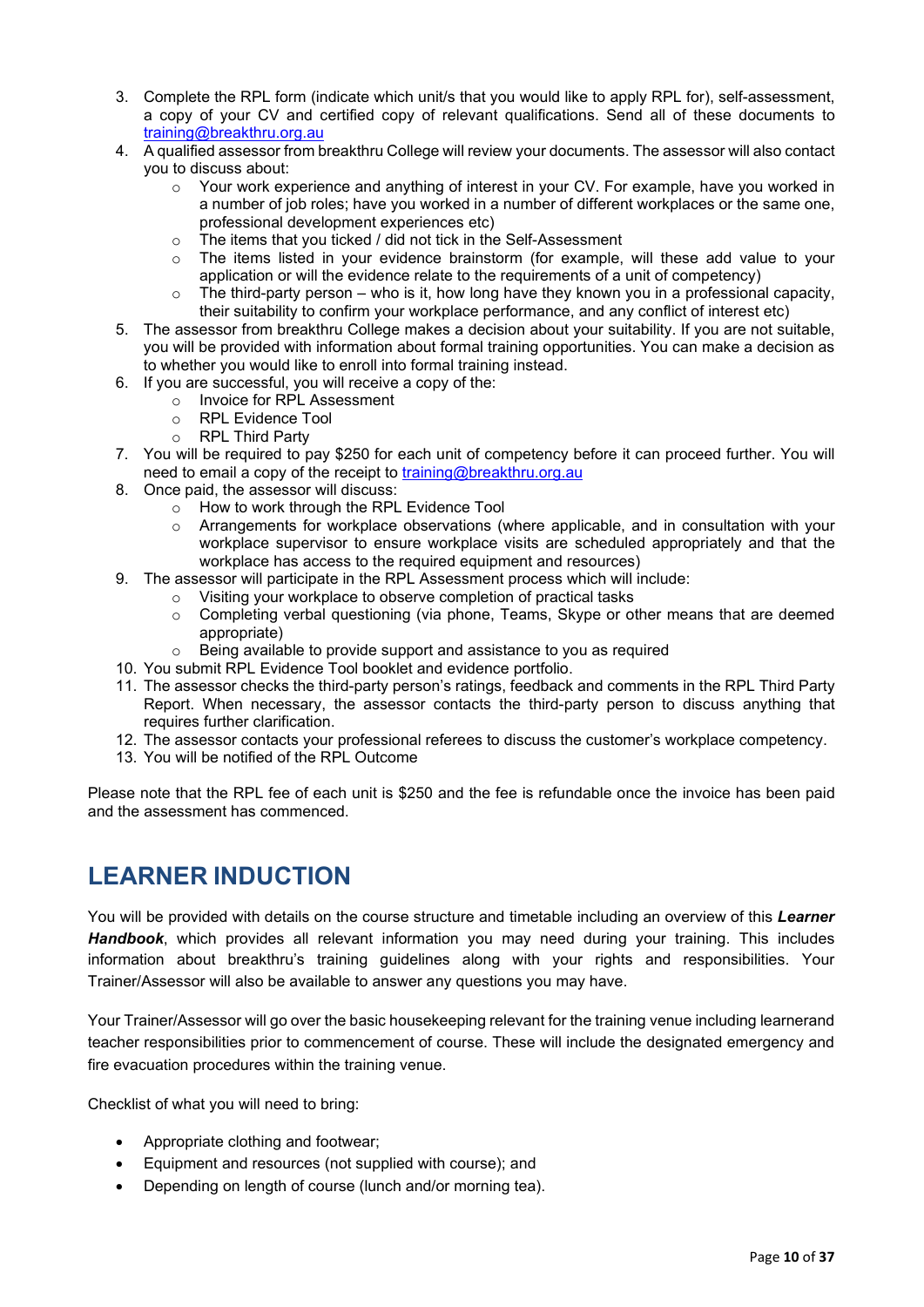# <span id="page-10-0"></span>**COURSE FEES**

breakthru sets all course fees and charges for enrolment. These may vary and will be clarified prior to enrolment.

| <b>Description</b>                                                                         | <b>Fees</b>                                                                                                                                                                                           |
|--------------------------------------------------------------------------------------------|-------------------------------------------------------------------------------------------------------------------------------------------------------------------------------------------------------|
| Short courses are 1-5 days in duration                                                     | Fees must be paid in full prior to course commencement.                                                                                                                                               |
| Courses longer than 6 days in duration                                                     | Fees must be paid in full prior to course commencement.                                                                                                                                               |
|                                                                                            | Installment can be arranged, but all fees must be paid<br>prior to the end of a course.                                                                                                               |
| <b>RPL</b>                                                                                 | \$250 per unit                                                                                                                                                                                        |
|                                                                                            | Please note that the fee is not refundable once the<br>invoice has been paid and the assessment has<br>commenced                                                                                      |
| Certificate re-issuance                                                                    | \$30                                                                                                                                                                                                  |
|                                                                                            | Please note that shipping cost applies if a physical copy<br>required to be shipped to your address. Costs vary<br>depending on the regions, and whether it is domestic or<br>international shipping. |
| Assessment late submissions                                                                | \$30 per unit of competency                                                                                                                                                                           |
|                                                                                            | You will be provided with deadlines for each unit of<br>competency. Late submissions will incur a cost of \$30<br>per unit.                                                                           |
| <b>Credit Transfer</b>                                                                     | Free of charge                                                                                                                                                                                        |
| <b>Direct Debit</b>                                                                        | \$2 per transaction for direct debit or 2% transaction fee<br>for Mastercard / Visa                                                                                                                   |
| (when installments are arranged, and direct debit<br>payment method is chosen by learners) | Failed payment can also incur a fee of \$8.90                                                                                                                                                         |

Learners eligible for state or federal government funding may be required to pay learner contribution fees (QLD Skills Assure Supplier funding) & learner fees (NSW Smart and Skilled funding). This is subject to government funding and is subject to change – further information on these state government learner fees can be found via the following:

- NSW Smart and Skilled funding <https://smartandskilled.nsw.gov.au/for-students>
- QLD Skills Assure Supplier <https://desbt.qld.gov.au/training/providers/funded>

For QLD Funding, the concession and non-concession amounts on our website are the total amount for each qualification and the fees differ depending on the modes of delivery. To obtain the fee for each unit, divide the whole amount of each qualification by its number of units in the qualification. Some examples are provided below:

| Name                         |                          | Qualification Mode of Number Concession Concession Non-<br>Delivery of Units Amount (per Amount (per Concession Concession | qualification) unit of Amount (per Amount (per | competency) qualification) unit | Non-<br>— of<br>competency) |
|------------------------------|--------------------------|----------------------------------------------------------------------------------------------------------------------------|------------------------------------------------|---------------------------------|-----------------------------|
| CHC33015<br>Certificate<br>Ш | Classroom-   13<br>based | \$170                                                                                                                      | \$13.07                                        | \$350                           | \$26.92                     |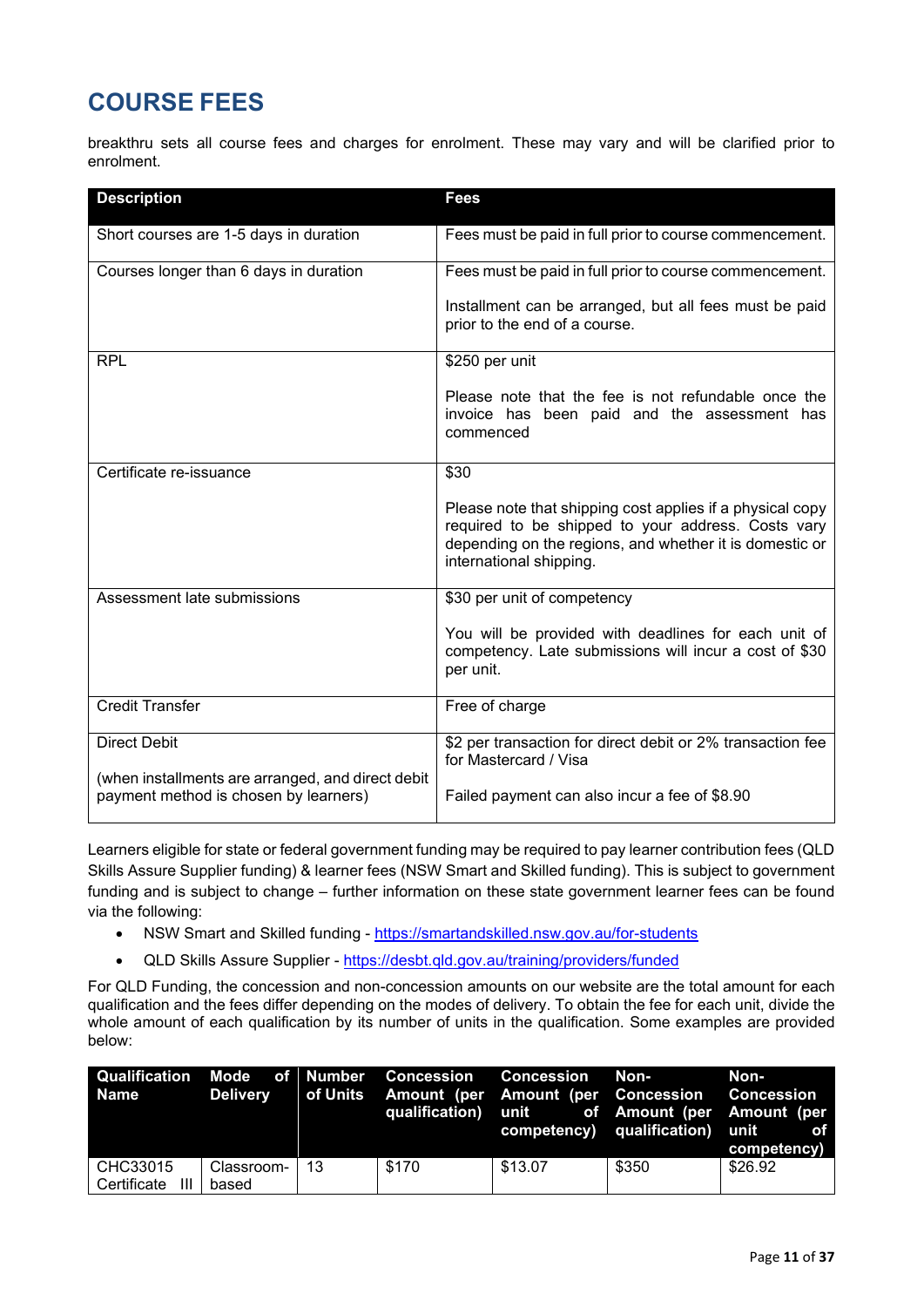| in<br>Individual<br>Support                          |                     |    |       |         |       |         |
|------------------------------------------------------|---------------------|----|-------|---------|-------|---------|
| CHC43315<br>Certificate IV<br>Mental<br>in<br>Health | Classroom-<br>based | 15 | \$170 | \$11.33 | \$400 | \$26.66 |

Late submission fee will only be waived under compassionate and compelling reasons. This may include:

- Serious illness or injury, where a medical certificate states that you were not able to attend classes;
- Bereavement of close family members such as parents or grandparents (where possible a death certificate should be provided);
- Major political upheaval or natural disaster that has impacted on your studies;
	- A traumatic experience, which could include:
		- o Involvement in, or witnessing of a serious accident; or
		- Witness or being the victim of a serious crime, and this impacted your studies

breakthru College will use our professional judgement to assess each case on its individual merits. When compassionate or compelling reasons exist, documentary evidence should be provided by learners.

### **Payment**

- A tax invoice will be issued with payment terms and conditions upon confirmation of your eligibility and place on the course
- Payments can be made via Direct Debit, Money Order, Bank Cheque made payable to breakthru or via a payment plan (conditions apply).
- Your results and/or Certificate of Completion will be not released until all outstanding fees have been paid.

### **Payment Plan**

A copy of the payment plan will be provided once approved and course fees must be paid as agreed in a completed payment plan.

- Upon commencement, an enrolment fee is payable prior to commencement of course and a payment plan agreement signed by all parties.
- Payments must be paid on a regular basis as set in the plan. Failure to make these payments as agreed may result in cancellation of/or suspension of your attendance in the course.
- The balance of fees must be paid prior to completion of the course and before your results are issued.

If you have been quoted a learner fee, you can speak with breakthru Staff to arrange a payment option that best suits you. You can choose to pay in weekly, fortnightly or monthly. Please note that breakthru College will not accept any prepaid fees that are in excess of \$1,500 from current and prospective learners at any point including before, during and after the learner enrols.

Prepaid fees refer to any fees collected in advance before the relevant services have been provided by breakthru College.

# <span id="page-11-0"></span>**CANCELLATION AND REFUND POLICY**

breakthru recognizes that in certain circumstances there may be a need to apply and/or offer a refund. Detailed below are the conditions for a refund to be offered or granted. If a refund is granted, the refund amount will be returned to the payee within 21 business days. If a refund is not granted, this will be advised, and any outstanding fees must be paid in full as per the conditions on tax invoice.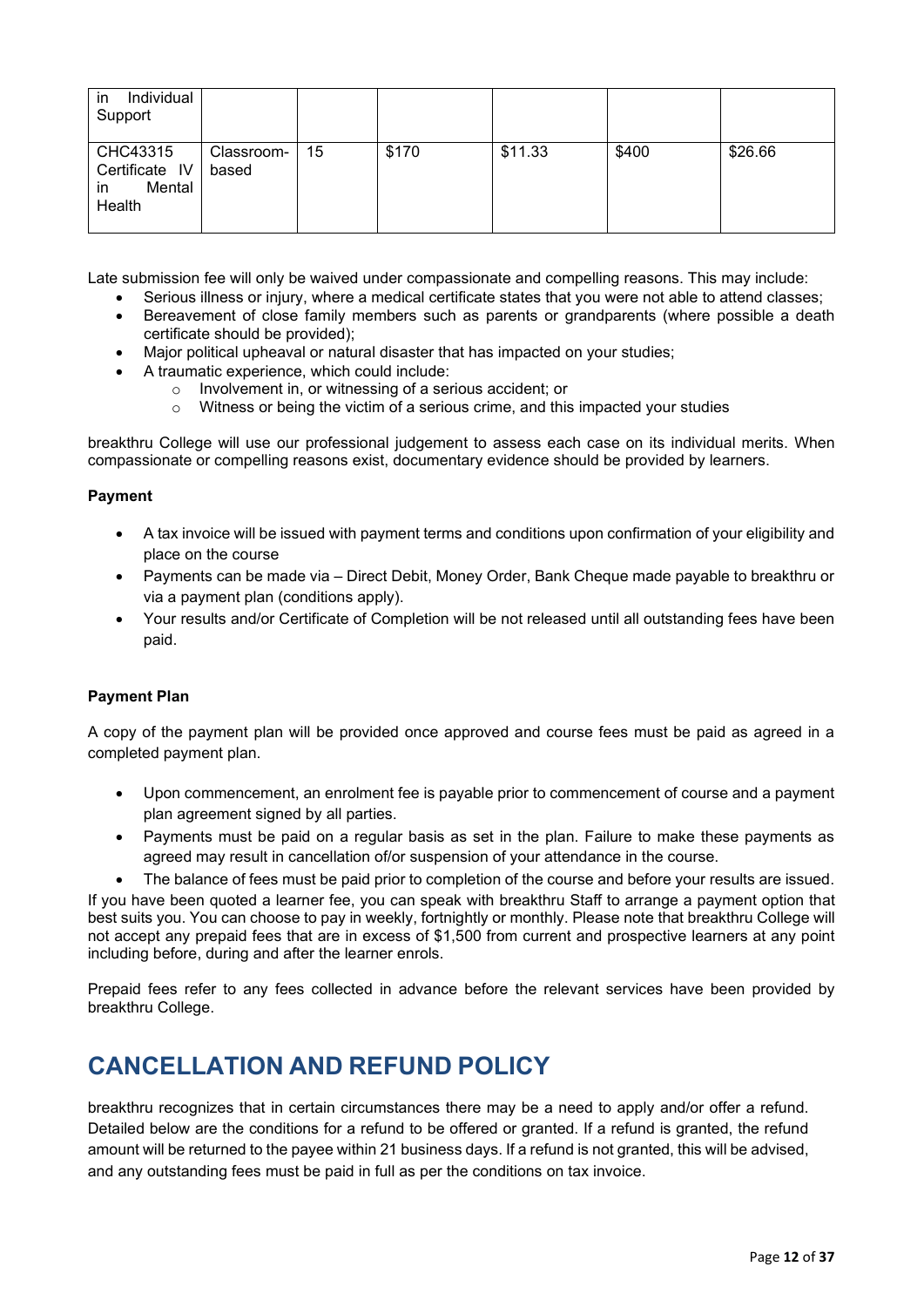### **Definition**

| Unused course fees | Fees that learners have paid in advance for each<br>unit of competency but has not commenced it.                                                      |
|--------------------|-------------------------------------------------------------------------------------------------------------------------------------------------------|
| Credit card charge | A fee charged by a financial institution and will<br>not be refunded once the transaction has been<br>processed.                                      |
| Cooling off period | A grace period that allows a party to reconsider<br>the contract and its obligations they have entered<br>into and exit the arrangement if it wishes. |

| <b>Reason</b>                                                                                                                                                                                          | <b>Amount Refunded</b>                                        |
|--------------------------------------------------------------------------------------------------------------------------------------------------------------------------------------------------------|---------------------------------------------------------------|
| Course cancelled or postponed by breakthru<br>before the course commencement (minimum<br>numbers apply for all courses. Courses will not<br>proceed if we do not get a minimum number of<br>students). | Full refund of all fees                                       |
| Course cancelled or postponed by breakthru<br>following the course commencement                                                                                                                        | Full refund of unused course fees.                            |
| In the event that breakthru College fails to<br>provide the agreed services before the course<br>commencement                                                                                          | Full refund of all fees                                       |
| In the event that breakthru College fails to<br>provide the agreed services after the course<br>commencement                                                                                           | Full refund of unused course fees                             |
| If only applicable, cancellation within the cooling<br>off period                                                                                                                                      | Full refund of all fees                                       |
| Learner withdraws in writing is received no less<br>than 7 business days prior to commencement of<br>course.                                                                                           | Full refund of all fees                                       |
| Learner withdraws in writing within $1 - 6$ days<br>prior to commencement of course.                                                                                                                   | 50% refund of total learner contribution fee (long<br>course) |
|                                                                                                                                                                                                        | \$50 administration fee charged (short course)                |
| Learner does not withdraw in writing or fails to<br>commence the course within first week of long<br>course $(7 \text{days} + )$                                                                       | No Refund                                                     |
| Learner does not withdraw in writing or fails to<br>commence – short course $(1 - 6$ days)                                                                                                             | No Refund                                                     |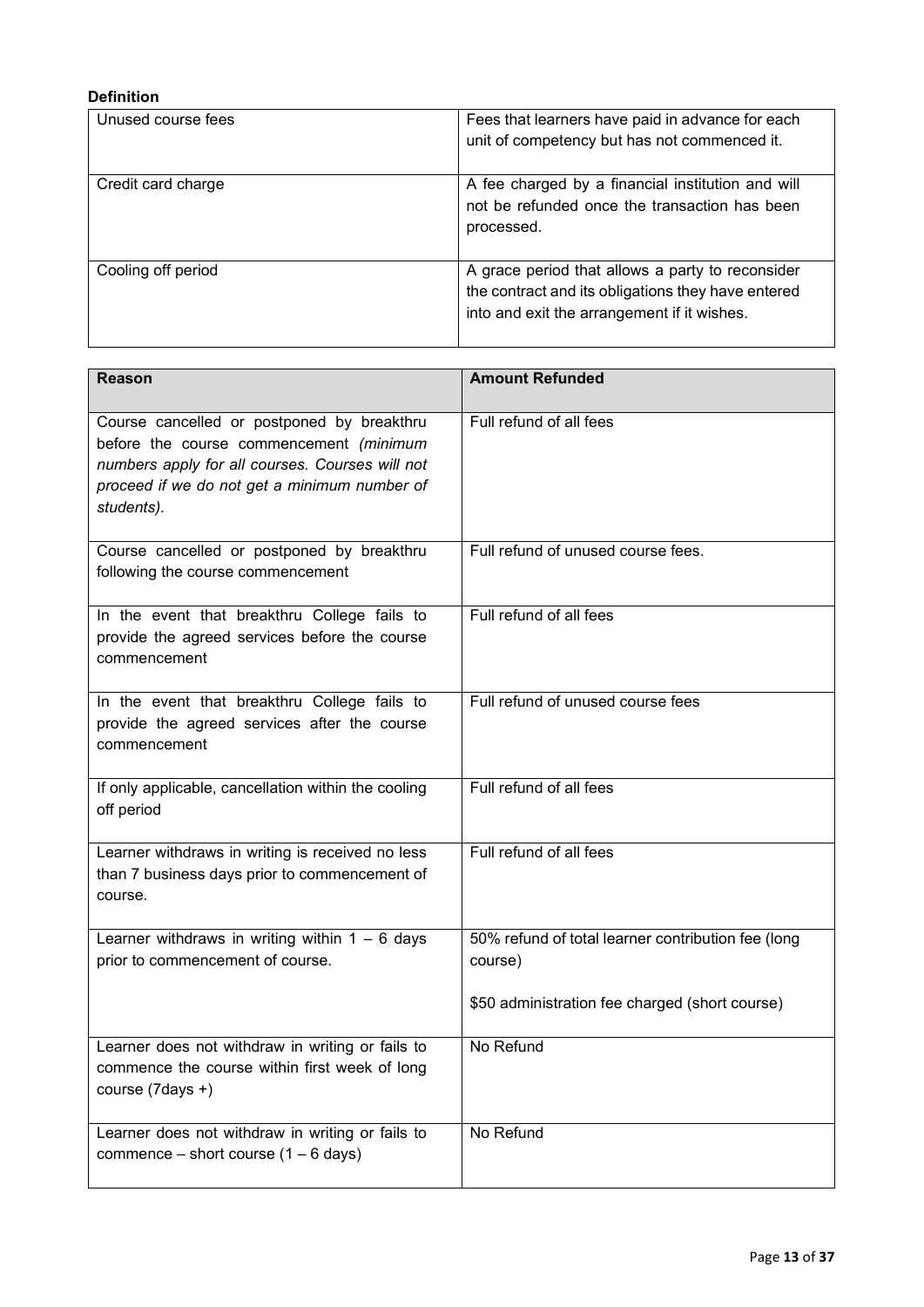| commences course and fails to<br>Learner<br>complete course requirements or withdraws<br>during the course | No Refund |
|------------------------------------------------------------------------------------------------------------|-----------|
| Learner's application for Recognition of Prior<br>Learning (RPL) is not approved.                          | No Refund |

If something occurs during the delivery of a course that prevents breakthru (or its third party if applicable) from providing all the units required to meet your course schedule, we give you these choices:

- 1. completing the revised course at no extra cost;
- 2. withdrawing from the course with a Statement of Attainment issued for completed units and getting a refund of unused course fees; or
- 3. transferring to a course that meets the original course schedule, at no extra cost, the next time such a course is run by breakthru.

### **Process for Refund Application**

- 1. Learners must make application for refunds by completing a Refund Application Form can be found at the end of this handbook or can be requested via email – training@breakthru.org.au
- 2. Refund requests must detail set reasons for request with supporting documentation
- 3. Refund is provided as per the table above within 21 business days.

*Note: Requests for refunds in special circumstances will be at breakthru's discretion and will be assessed on a case-by-case basis. Special circumstances may include medical, family or financial crisis. breakthru may ask for evidence to support your reasons for requesting a refund.*

# <span id="page-13-0"></span>**CONSUMER RIGHTS**

breakthru policies and procedures are in line with your Consumer Rights as a learner. For more information on your rights as a consumer, please click this link:

[https://www.accc.gov.au/learners/consumer-rights-guarantees](https://www.accc.gov.au/consumers/consumer-rights-guarantees)

### **What will happen if breakthru College (or its third party if applicable) closes or ceases to deliver any part of the training?**

In the unlikely event that breakthru College closes or ceases to delivery any part of the training, learners will be refunded of any unused tuition fees.

### **Cooling off period**

You are entitled to a cooling off period if you have been approached directly by breakthru College staff members to promote our nationally recognised training products via door-to-door sales, telemarketing (such as over the phone) or public places.

Under the Australian Consumer Law, you have a total of 10 business days to cancel the agreement – for any reason – without penalty. The cooling off period is calculated from the beginning of the first business day after the day on which the agreement is signed.

# <span id="page-13-1"></span>**TRAINING**

breakthru College uses a range of techniques to ensure that learners are provided with the opportunity to absorb knowledge and practice skills over time. breakthru College will organise training facilities in various locations and this will be informed to learners prior to enrolment.

breakthu College will use the following training methods: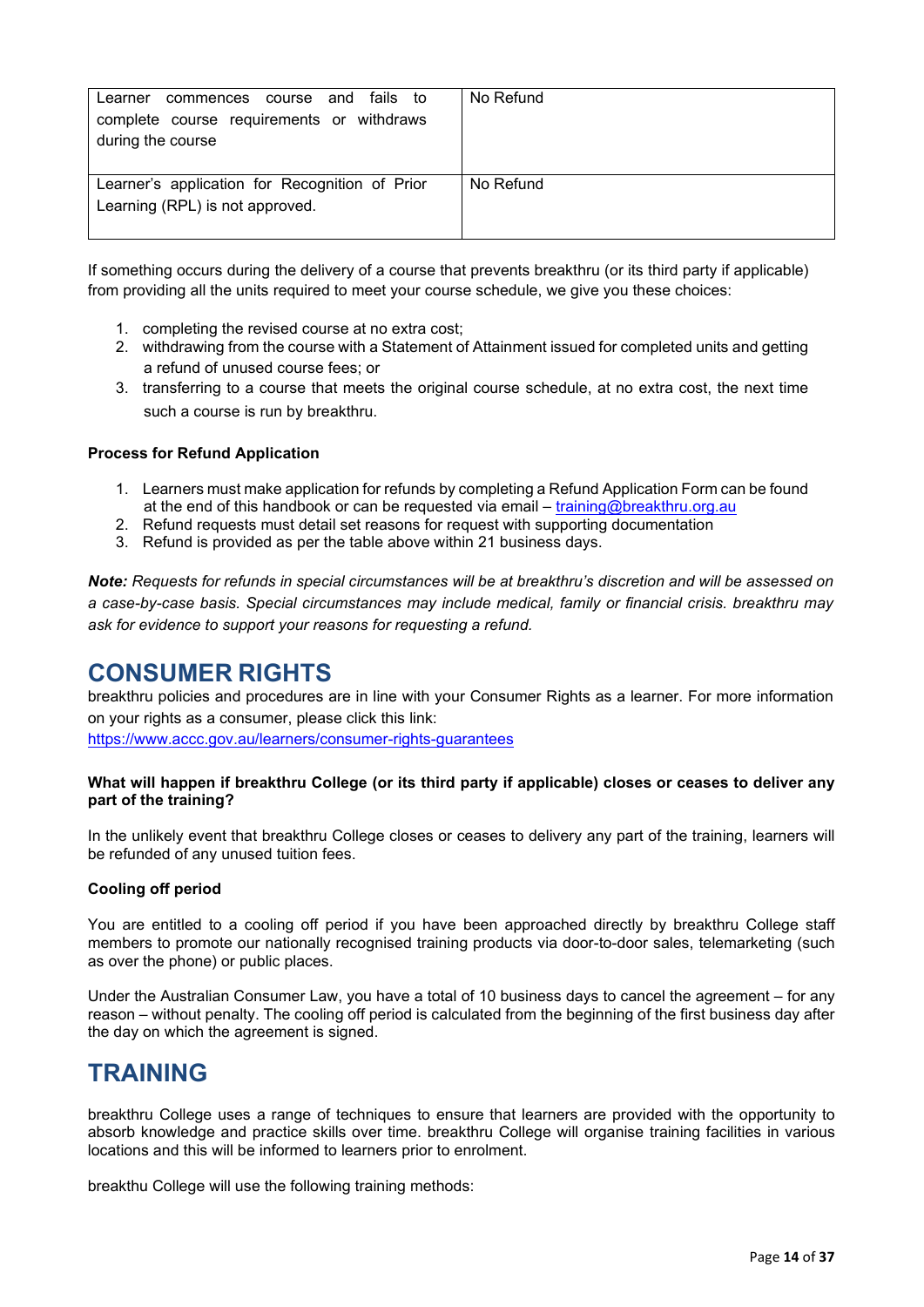### **Face to face classroom / Online Classroom**

breakthru College uses this method for the delivery of knowledge and practical teaching in a simulated environment. The sessions are:

- Facilitator led
- Interactive, participative and collaborative group sessions
- Use video and other supplementary teaching resources for variety
- Websites are used as additional reference source

### **Self-Paced Study**

Learners are required to undertake self-paced study to complete a range of structured activities such as reading, research, completing case studies, and quizzes. Students will be provided with an outline of weekly activities along with its estimated hours. Completion of self-paced activities is monitored, and feedback will be provided to support students' learning and the ability to complete the final (summative) assessment.

### **Training Plan**

Training Plan is developed for each student enrolled in our courses. Training Plan consists of:

- Enrolled learner's name & commitment ID (*only applicable to Smart and Skilled funded learners*)
- Name and contact details of breakthru College
- Details of any support services that enrolled learners need
- Include RPL and Credit Transfer granted
- Comply with the relevant Training Package Qualification requirements relating to training delivery and assessment, and include the following information
	- $\circ$  Name, code and Australian Qualification Framework level  $\circ$  Name and code of units of competency to be attained
	- Name and code of units of competency to be attained
	- o Scheduled hours for each unit of competency
	- $\circ$  The proposed timeframe for achieving competency including intended start date and end date of each unit of competency
	- o Delivery modes to be used for each unit of competency
	- o Details of customisation included to respond to the needs of the enrolled learners and/or work location and/or employers (if applicable)
	- $\circ$  Proposed learning strategies and resources that are appropriate for enrolled learners<br> $\circ$  Name/s of individuals responsible for the training and/or assessment of each
	- Name/s of individuals responsible for the training and/or assessment of each unit of competency
- Be signed by enrolled learners and breakthru College

Learners are provided with the opportunity to have input into developing their Training Plan. Training Plan is generally provided to learners prior or at the commencement of their course.

# <span id="page-14-0"></span>**ASSESSMENT**

All units are assessed as being either competent or not yet competent. An Assessor will review the assessment tasks to determine whether you have met the requirements of all units. It is only when you have been assessed as being Competent in each unit that a Statement of Attainment or Certificate will be issued.

Assessment tasks are competency based, meaning that you will be assessed to meet the performance and knowledge requirements to safely and effectively complete workplace activities to an industry standard as expected in the workplace. Assessments tasks are designed to test the application of your knowledge and skills. These assessments provide us with the evidence that the work is your own and that you have shown competency in all relevant units.

It is important that you hand in assessment tasks and documents by their due dates otherwise additional fee will incur. It is these assessment tasks and documents that are used to assist the Assessor in demonstrating you are competent. Copies of your Assessment tasks are kept as per Australian Skills Quality Authority (ASQA) requirements and funding bodies (only applicable to funded students) and the original is provided back to you for your information**.**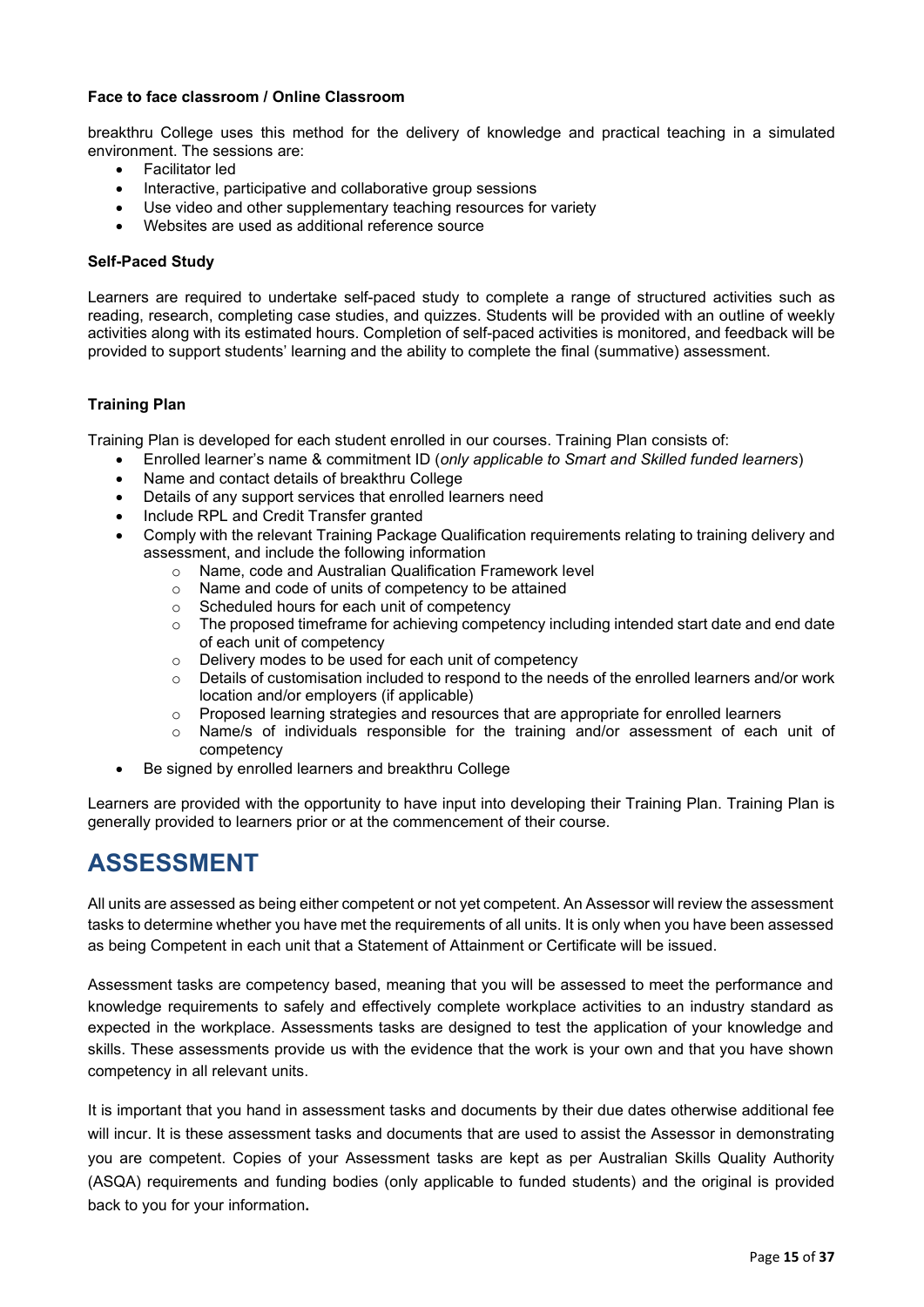Assessment materials comprise of:

- Student assessment booklet it provides you with detailed instructions regarding the requirements for each assessment task and an assessment plan and assessment task cover sheet.
- Assessment record tool this is used and filled out by your assessor to record assessment decisions for each assessment task and provides decision making guidance to the assessor.
- Other documents specific to the workplace simulation task requirements these are included with the assessment tasks. These include document templates and simulated workplace policies and procedures and are described in the student and assessor instructions as relevant.

When there is a result of Satisfactory (S) against **all** assessments for a particular unit, your overall result will be Competent (C). If there are assessments that have been marked as Not Yet Satisfactory, the overall result will be Not Yet Competent (NYC). In these instances, you will be allowed to resubmit your work in line with the Assessment Resubmission criteria (detailed in this Learner Handbook). Learners have up to three attempts per assessment task. Where a learner exhausts all their attempts, the learner is required to discuss this with their trainer/assessor for further training and/or assessment.

If there is a resubmission required, this will be advised by your assessor. If you wish to re-submit your assessment, you will need to arrange a date with your Assessor. breakthru ensures that all learners are getting outcome-oriented assessments, clear instruction of what is required and timely feedback.

There is a set amount of time to complete all your assessments and unit requirements. At the beginning of your course, you will be provided with a list of due dates for your assessments, write these in your diary so you don't forget. It is important that you submit your assessments by the due date so that we can provide you with feedback and support as you are progressing through the course.

If you need to apply for an extension to the due date of your assessments, this needs to be done as early as possible and must be in writing. Email your request to [training@breakthru.org.au](mailto:training@breakthru.org.au) [d](mailto:training@breakthru.org.au)etailing:

- Your Name;
- Course Details (including Unit of Competency);
- Assessment Activity;
- Reason for Extension (including any supporting documents); and
- Extension Period Requested.

**Plagiarism and Collusion –** Breakthru College requires that learners complete all assessments/provide assessment evidence ethically and without cheating, plagiarism and collusion. The Compliance Manager and trainer/assessors will ensure that academic integrity is maintained in all learning and assessment activities by providing information to learners to ensure they understand what constitutes cheating, plagiarism and collusion and what will be the outcome if they undertake such practice.

Breakthru College has the following definitions for cheating, plagiarism and collusion.

- Cheating: this is the use of any means to gain an unfair advantage during the assessment process. Cheating may include copying a friends' answers, using mobile phones or other electronic devises during closed book assessments, bringing in and referring to pre-prepared written answers in a closed book assessment and referring to texts during closed book assessments amongst others.
- Plagiarism: plagiarism is the submission of somebody else's work as if it was the student's own. This may include copying all or part of another person's thoughts or ideas and representing them as your own. If a learner fails to identify the original source of some or all of the submission this also constitutes plagiarism. If a learner copies another student's work and passes this of as their own, then this is also a form of plagiarism and cheating.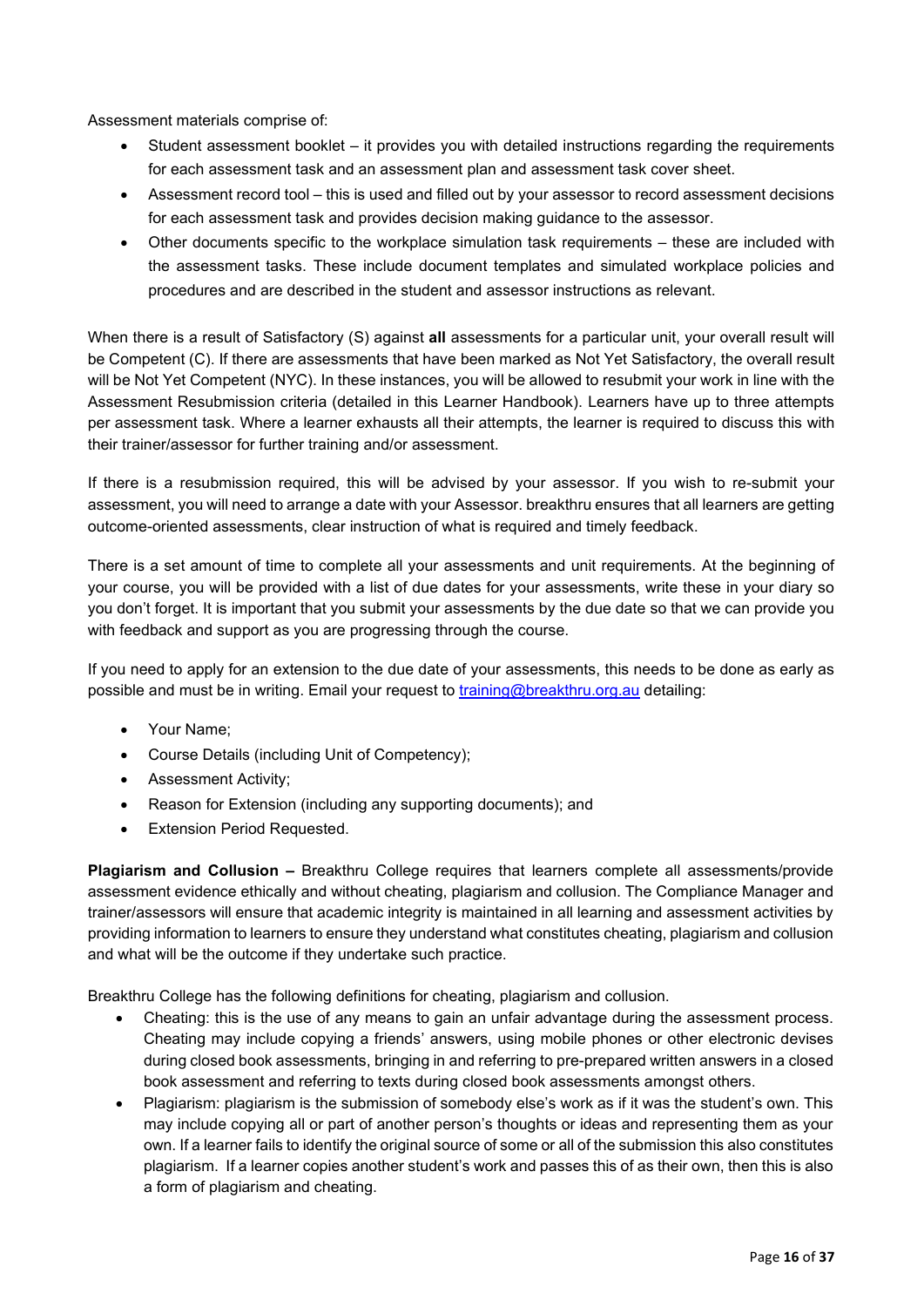• Collusion: this is the presentation by a learner of an assignment as his or her own which is the result of unauthorised collaboration with another person or persons. Collusion involves the cooperation of two or more learners in plagiarism or other forms of academic misconduct or cheating. Both collusion and plagiarism can occur in group work.

Where it is found that cheating, plagiarism or collusion has occurred, this will result in the student's assessment submission being invalidated and student's will be investigated for academic misconduct.

# <span id="page-16-0"></span>**ASSESSMENT METHODS**

breakthru College uses a range of assessment methods to gather evidence as required by each unit of competency. The following are the assessment methods used:

- Oral or Written questions
- Observation / Demonstration / Roleplay
- Report
- Portfolio of Evidence
- Case Study
- Research
- Journal / Log
- Third party report

Depending on the requirements of each unit of competency, different methods are used to ensure that sufficient evidence are gathered to prove your competency, as required by each unit of competency. Units are assessed either individually or clustered using a range of assessment methods. The assessment process, including how each assessment task is carried out, conditions of assessment and resources required, is detailed in each assessment task.

# <span id="page-16-1"></span>**ASSESSMENT RESUBMISSION**

Each assessment task will be given an outcome of either Satisfactory (S) or Not Satisfactory (NS). you must complete all tasks for a unit satisfactorily to achieve an overall outcome of Competent (C) for the unit.

If one or more of the tasks are assessed as Not Satisfactory, you will be given an outcome for the unit of Not Yet Competent (NYC). You will be advised of the timeframe for resubmission and advised what you must include in their re-submission (usually the whole task again).

# <span id="page-16-2"></span>**REASONABLE ADJUSTMENT**

Helping our learners to identify their learning needs, offering a wide variety of course choices and delivery modes, ensures that a learner is given the best opportunity to succeed in their chosen course.

breakthru will make reasonable adjustments as needed so that everyone is given the same opportunities as everyone else to succeed in your course. These adjustments must suit the individual person, must not cause unjustifiable hardship for breakthru College to deliver the course and must be within the rules of the training package.

A person with a disability has the same right to study at any educational institution as any other student. The Commonwealth's Disability Discrimination Act 1992 makes it unlawful for an education service provider to discriminate against someone because the person has a disability. The Commonwealth's Disability Standards for Education 2005 have more information on where reasonable adjustments can be made.

Most of the time, a learner with a disability will say what he or she needs help with to be able to study. We seek and get help from specialized disability units or government departments that can assist us to ensure that you are supported in the best way possible.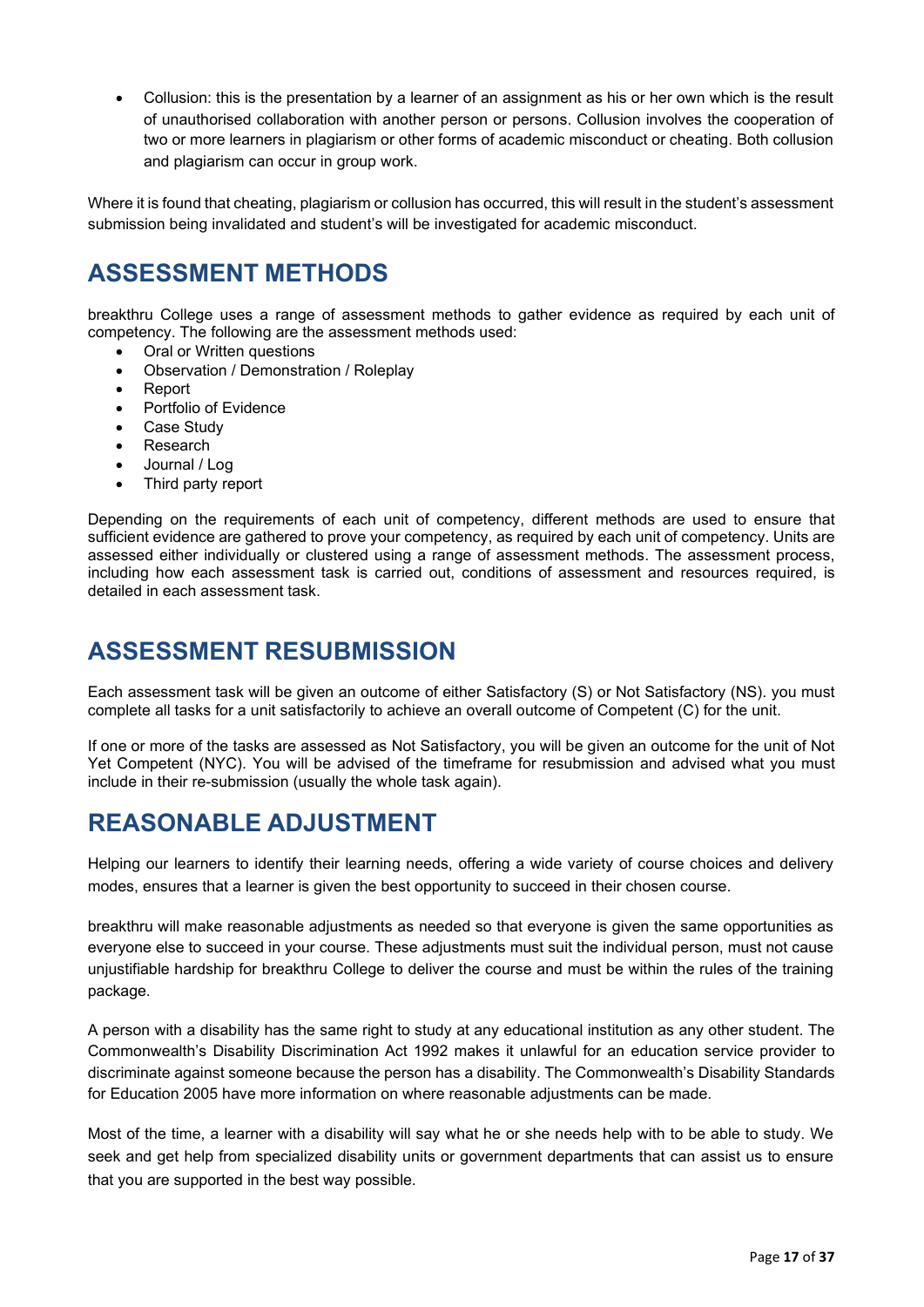# <span id="page-17-0"></span>**RESOURCES**

All learning and assessment resources are provided by breakthru College. Other supplementary textbooks will be made available to all learners where applicable. All learners are recommended to bring their own stationery, notebooks and a laptop installed with Microsoft Office. Learners must have access to stable internet connection particularly for online students.

For face-to-face students, breakthru College has an option to provide physical copies of learning and assessment resources if this is a preferred method.

# <span id="page-17-1"></span>**WORK PLACEMENT**

breakthru College has identified that there are numerous qualifications within our scope that require a certain / minimum hours of mandatory work placement. Work placement is any type of placement or experience in the workplace that formally contributes to the assessment process. This includes the need to collect and use information from the work placement as part of your overall assessment.

The requirement to undertake a particular number of hours is specified in the assessment requirements of a unit of competency. For instance, CHCCCS023 Support independence and wellbeing, requires at least of 120 hours of direct support work in at least one aged care, community, disability or community service organisation. This means that you cannot not be deemed as competent for this unit if the 120 hours have not been completed.

Work placement will provide you with an opportunity to:

- Learn in the workplace relevant to your future career
- Talk, listen and learn from experienced workers who will help you put theoretical learning into practice, and answer any questions about wider areas of work
- Practice skills over a period of time in real life situations, in different contexts and with different individual clients
- Have access to real work technologies, equipment, clients and procedures
- Have exposure to both normal operating procedures and unplanned contingencies.

Upon course commencement, you will be provided with a work placement plan, which outlines when the work placement to occur, activities to be undertaken, resources required etc.

You are highly encouraged to initiate a contact with a host work placement as early as possible so that this is arranged in plenty of time. However, in the event that you are not able to secure their own work placement, you are advised to contact breakthru College who will reach out to our networks to source and organise work placement for you. When you have informed your Trainer/Assessor of where your work placement will be undertaken, your Trainer will make contact with the organisation to confirm the placement and arrange for the necessary documentation to be completed prior to you commencing your placement. breakthru must approve all work placements before they commence so you are covered by breakthru's insurance for the duration of the work placement.

Prior to commencement of work placement, you will be required to obtain a number of clearances. As each organisation may have slightly different requirements, you are required to check with your host organisation of what screening is required. This may include:

- National police check
- Working with children check
- Vaccination record check
- NDIS screening check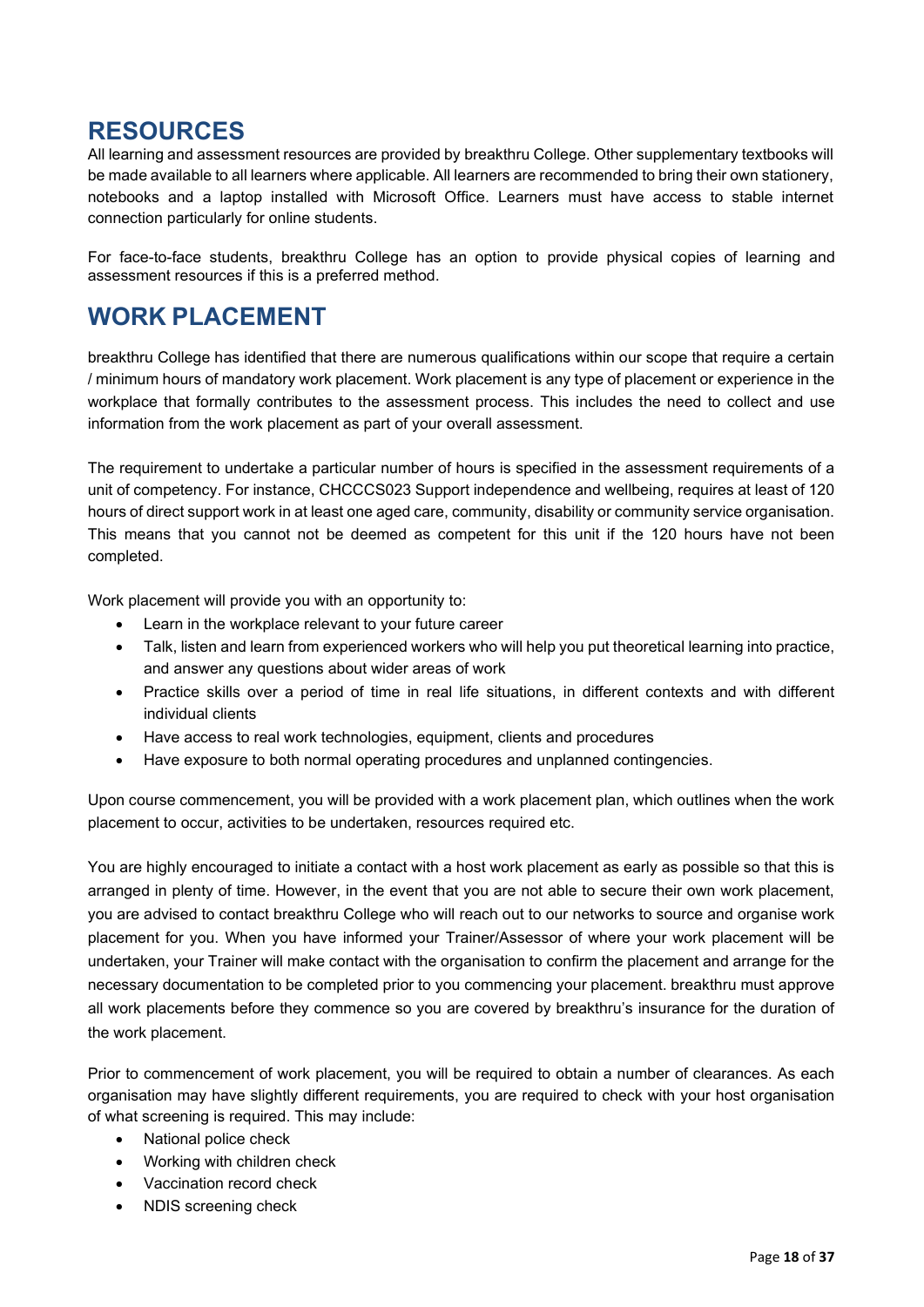• Code of Conduct check

# <span id="page-18-0"></span>**THIRD PARTY**

breakthru College does not engage any third parties in delivering this training and/or assessment and in providing any related educational and support services for this qualification.

# <span id="page-18-1"></span>**STUDENT SUPPORT AND GUIDANCE**

breakthru College identifies any support that each individual learner may need prior to the enrolment by the following:

- Conducting a Language, Literacy and Numeracy test to identify whether prospective learner' LLN skills are at a level suited to the course requirements. It also assists breakthru College to prepare individual learning plans for each successful applicant where skills weaknesses are identified.
- Completing an enrolment form which enables breakthru to gather information about prospective learner's education and other training experiences and also include self-assessment questions.

breakthru college will provide additional support for any learners experiencing:

- Disability and access issues
- Language barriers
- Language, literacy and numeracy issues
- Any other issues that may affect their ability to achieve their learning goals

Where additional support needs have been identified, an Individual Support Plan will be developed which may include:

- One-on-one support from trainer/assessor
- Additional support by trainers and assessors is generally around helping learners / customers understand their assessment tasks, understand specific components of their learning, referral to additional learning materials, suggesting additional homework activities, and/or guidance on how to use computer program.
- Computer and technology support
- Reasonable adjustment to training and assessments
- Referral to external support services

This support may be provided face-to-face, over the phone, Zoom, or via email as deemed suitable to learners' needs.

When additional support required by learners that is beyond the capabilities of the RTO, breakthru will refer learners to external support services and referral to these services are free of charge. The list of external support services is as follows:

| Organisation                               | <b>Phone</b><br><b>Number</b> | <b>Website</b>                                                                   | <b>Jurisdiction</b> | <b>Type of Service</b>                                                                                 |
|--------------------------------------------|-------------------------------|----------------------------------------------------------------------------------|---------------------|--------------------------------------------------------------------------------------------------------|
| Reading<br>and<br><b>Writing Hotline</b>   | 1300<br>6555<br>06            | https://www.readingwritingho<br>tline.edu.au/                                    | National            | Supporting learners who<br>difficulty<br>with<br>have<br>literacy<br>and<br>language,<br>numeracy.     |
| <b>NSW</b><br>Mental<br><b>Health Line</b> | 011<br>1800<br>511            | https://www.health.nsw.gov.<br>au/mentalhealth/pages/ment<br>al-health-line.aspx | <b>NSW</b>          | Providing<br>professional<br>advice<br>help<br>and<br>to:<br>people who need mental<br>health support. |
| Lifeline                                   | 13 11 14                      | https://www.lifeline.org.au/                                                     | National            | A<br>National<br>Charity<br>providing all Australians                                                  |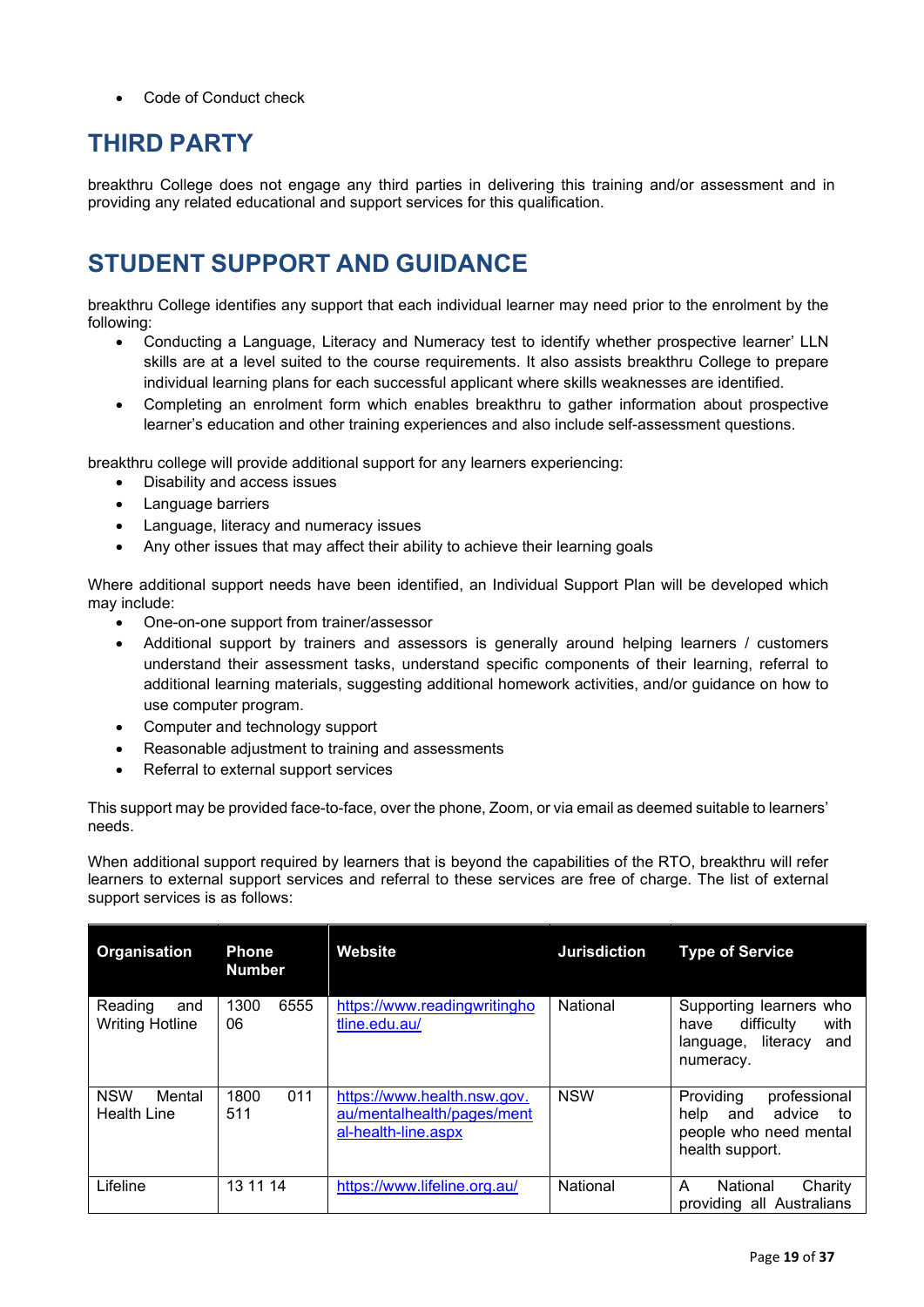|                                                                                         |                    |                                                                                                                               |          | experiencing<br>emotional<br>distress, crisis support<br>and suicide prevention<br>services.                                                                                                                                                                                                                                |
|-----------------------------------------------------------------------------------------|--------------------|-------------------------------------------------------------------------------------------------------------------------------|----------|-----------------------------------------------------------------------------------------------------------------------------------------------------------------------------------------------------------------------------------------------------------------------------------------------------------------------------|
| Suicide<br>Call<br><b>Back Service</b>                                                  | 1300<br>659<br>467 | https://www.suicidecallbacks<br>ervice.org.au/                                                                                | National | Providing 24/7 telephone<br>and online counselling to<br>affected<br>people<br>by<br>suicide.                                                                                                                                                                                                                               |
| <b>Beyond Blue</b>                                                                      | 1300<br>22<br>4636 | https://www.beyondblue.org.<br>au/                                                                                            | National | information<br>Providing<br>and support to everyone<br>in Australia to achieve<br>their<br>best<br>possible<br>mental health regardless<br>of ages and locations.                                                                                                                                                           |
| Beyond Blue -<br>Aboriginal and<br><b>Strait</b><br><b>Torres</b><br>Islander<br>People | 1300<br>22<br>4636 | https://www.beyondblue.org.<br>au/who-does-it-<br>affect/aboriginal-and-torres-<br>strait-islander-people                     | National | Providing<br>information<br>and support to Aboriginal<br>and Torres Strait Islander<br>who experience anxiety,<br>depression and other<br>mental health issues.                                                                                                                                                             |
| Head to Health                                                                          | N/A                | https://www.headtohealth.go<br>v.au/supporting-<br>yourself/support-<br>for/aboriginal-and-torres-<br>strait-islander-peoples | National | Australian<br>An<br>Government<br>resource<br>that provides support for<br>Aboriginal and Torres<br>Strait Islander<br>people<br>and families who have a<br>lived<br>experience<br>οf<br>mental health issues.                                                                                                              |
| iBobbly App                                                                             | N/A                | https://www.blackdoginstitut<br>e.org.au/resources-<br>support/digital-tools-<br>apps/ibobbly/                                | National | A social and emotional<br>wellbeing self-help for<br>young Aboriginal<br>and<br>Torres<br>Strait<br>Islander<br>Australians<br>15<br>aged<br>years.                                                                                                                                                                         |
| Dog<br>Black<br>Institute                                                               | 9382<br>02<br>2991 | https://www.blackdoginstitut<br>e.org.au/education-<br>services/webinars/                                                     | National | Providing<br>research,<br>resources and support in<br>anxiety,<br>depression,<br>bipolar disorder, post-<br>traumatic stress disorder,<br>suicide & self-harm and<br>wellbeing.                                                                                                                                             |
| Reimagine<br>Aboriginal and<br><b>Strait</b><br>Torres<br>people's hub                  | 1800<br>800<br>110 | https://reimagine.today/abori<br>ginal-and-torres-strait-<br>islander-people-hub/                                             | National | This Hub has resources<br>NDIS for<br>the<br>about<br>Aboriginal and Torres<br>Strait Islander people<br>who<br>live<br>with<br>a<br>psychosocial<br>disability.<br>This includes videos and<br>learning<br>activities<br>for<br>people who work with<br>Aboriginal and Torres<br><b>Strait</b><br>Islander<br>communities. |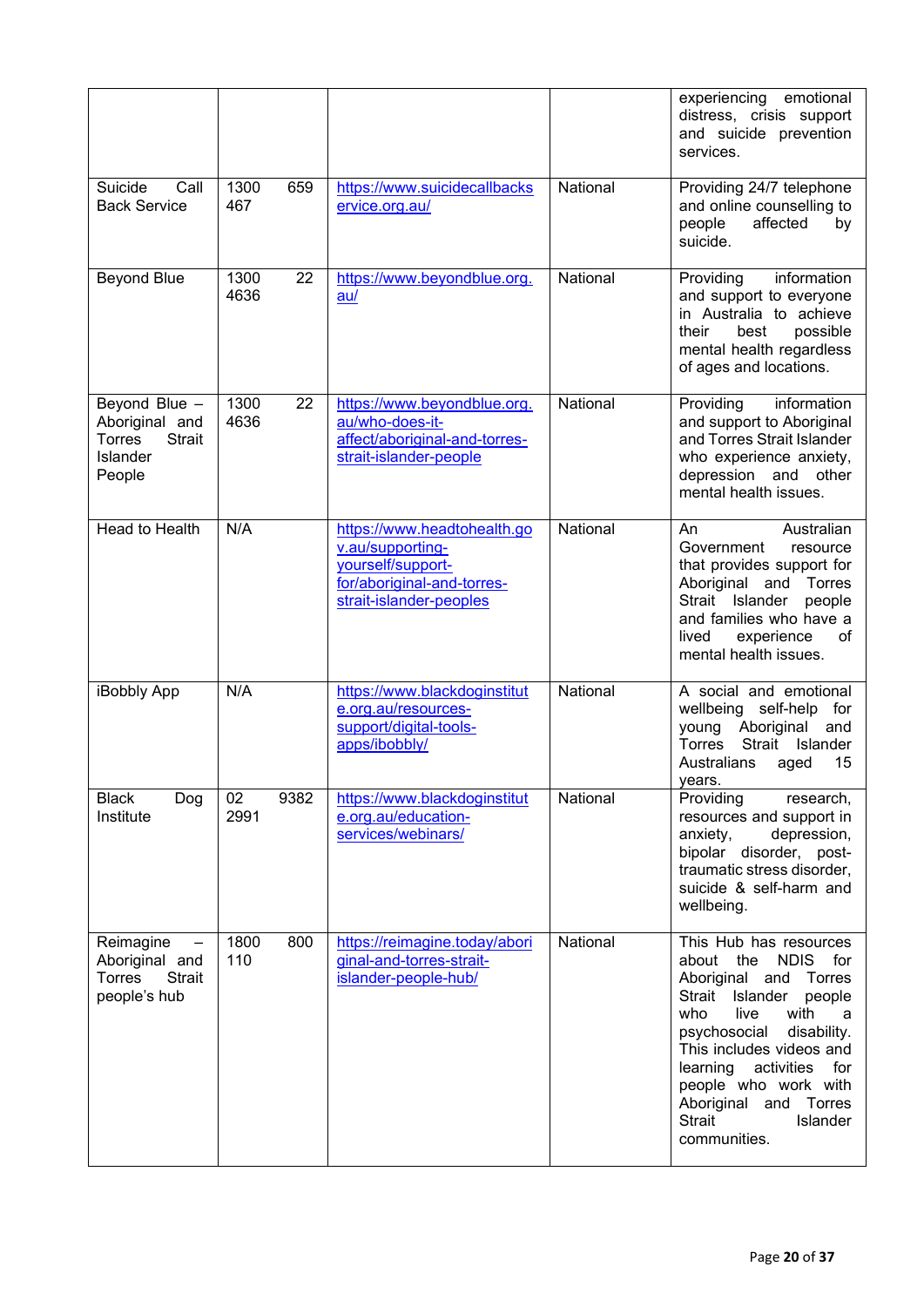| Alcohol<br>and<br>Other<br>Drugs<br>Information<br>Service (ADIS)    | 422<br>1800<br>599 | https://yourroom.health.nsw.<br>gov.au/getting-<br>help/Pages/adis.aspx                  | <b>NSW</b> | ADIS provides 24-hour 7<br>day a week telephone<br>counselling,<br>support,<br>referrals and information<br>for those affected by<br>alcohol and other drugs.                                                                                                                                                                    |
|----------------------------------------------------------------------|--------------------|------------------------------------------------------------------------------------------|------------|----------------------------------------------------------------------------------------------------------------------------------------------------------------------------------------------------------------------------------------------------------------------------------------------------------------------------------|
| Mental Health<br><b>Carers NSW</b>                                   | 1300<br>554<br>660 | https://www.mentalhealthcar<br>ersnsw.org/mhcn/                                          | <b>NSW</b> | Providing<br>information,<br>education and support<br>for carers, including carer<br>support groups.                                                                                                                                                                                                                             |
| Children<br>of<br>Parents with a<br><b>Mental Illness</b><br>(COPMI) | N/A                | https://www.copmi.net.au/co<br>ntact-us                                                  | National   | Providing information for<br>parents, their family and<br>friends in support of kids<br>and young people with<br>mental illness.                                                                                                                                                                                                 |
| MindSpot                                                             | 1800 61 44<br>34   | https://mindspot.org.au/                                                                 | National   | free<br>service<br>for<br>A<br>Australian adults who are<br>experiencing difficulties<br>with<br>anxiety,<br>stress,<br>depression<br>and<br>low<br>mood.                                                                                                                                                                        |
| Sane Australia                                                       | 1800<br>187<br>263 | https://www.sane.org/couns<br>elling-support/sane-support-<br>services                   | National   | Providing<br>support<br>to<br>people<br>living<br>with<br>complex mental health<br>issues and the people<br>who care about them.<br>SANE support services<br>are staffed by qualified<br>counsellors<br>who<br>will<br>provide you with free<br>phone<br>online<br>and<br>counselling,<br>support,<br>information and referrals. |
| Dementia<br>Support<br>Helpline                                      | 1800<br>699<br>799 | https://dementia.com.au/                                                                 | National   | Providing advice and<br>recommendations<br>to<br>people who care<br>for<br>someone with dementia<br>behaviors<br>where<br>are<br>impacting their life.                                                                                                                                                                           |
| Elder<br>Abuse<br>Support<br>Services                                | 1800<br>353<br>374 | https://aifs.gov.au/elder-<br>abuse-support-services                                     | National   | Call Elder Abuse Support<br>if you witness, suspect<br>that older people are<br>being<br>abused<br>$\sqrt{ }$<br>mistreated.                                                                                                                                                                                                     |
| Adult<br>Migrant<br>English<br>Program                               | 131 881            | https://immi.homeaffairs.gov.<br>au/settling-in-<br>australia/amep/about-the-<br>program | National   | Free service<br>to<br>help<br>eligible<br>migrants<br>and<br>humanitarian<br>entrants<br>with low English levels to<br>improve their English<br>language skills and to<br>settle into Australia.                                                                                                                                 |
| <b>Skills</b><br>for<br>Education and<br>Employment                  | N/A                | https://www.dese.gov.au/skil<br>Is-education-and-<br>employment?msclkid=c0d01            | National   | helps eligible<br>It<br>job<br>seekers learn the skills<br>they need to get the job                                                                                                                                                                                                                                              |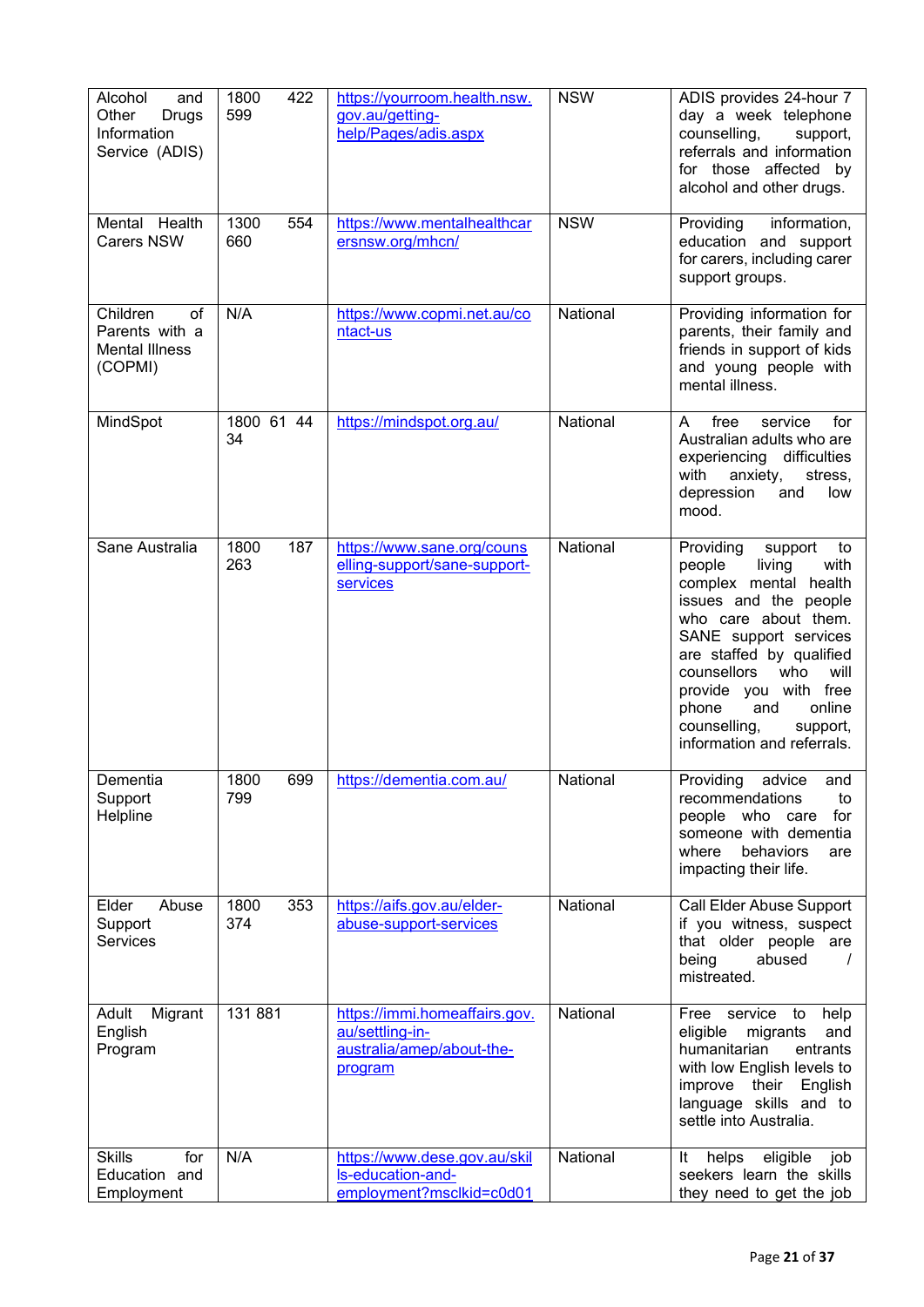|                                                                         |                    | 4e1c50411ecb4e2f2d7ecb8<br>e8f7                                                                                                                                                                 |          | they want by improving<br>their language, reading,<br>writing and maths.                                                                                                                                                                                 |
|-------------------------------------------------------------------------|--------------------|-------------------------------------------------------------------------------------------------------------------------------------------------------------------------------------------------|----------|----------------------------------------------------------------------------------------------------------------------------------------------------------------------------------------------------------------------------------------------------------|
| Australian<br>Apprenticeship<br>Pathways                                | 1800<br>338<br>022 | https://www.aapathways.co<br>m.au/literacy-and-numeracy-<br>quizzes                                                                                                                             | National | Providing free interactive<br>literacy and<br>numeracy<br>various<br>quizzes<br>in<br>industries<br>including<br>Health &<br>Community<br>Services.                                                                                                      |
| Precision<br>Consultancy                                                | 9606<br>03<br>0118 | http://www.precisionconsulta<br>ncy.com.au/contact/                                                                                                                                             | National | Providing a range of LLN<br>resources and list of<br>useful resources.                                                                                                                                                                                   |
| Salvo<br>Care<br>Line                                                   | 1300<br>363<br>622 | https://www.mycommunitydir<br>ectory.com.au/Queensland/<br><b>Gold Coast/Information</b><br><b>Counselling/General Suppo</b><br>Counselling/3<br>rt Services<br>1078/165981/Salvo Care Li<br>ne | National | 24-hour<br>Telephone<br>Counselling Service for a<br>wide range of issues<br>including<br>alcoholism,<br>loss and grief, substance<br>abuse, mental illness,<br>suicide,<br>crisis<br>intervention, anger etc.                                           |
| The<br>Translating and<br>Interpreting<br>Service<br>(TIS)<br>National) | 131 450            | https://www.tisnational.gov.a<br>u/en/About-TIS-National                                                                                                                                        | National | An interpreting service<br>provided<br>by<br>the<br>Department<br>of<br>Home<br>Affairs for people who do<br>not speak English and for<br>agencies and businesses<br>that<br>need<br>to<br>communicate with their<br>non-English<br>speaking<br>clients. |

Learners who are undertaking a funded program under the Queensland Department of Employment, Small Business and Training (DESBT) are able to access Skills Disability Support (SDS) program. This program aims to ensure equitable participation in vocational education and training (VET) by Queenslanders with disability seeking a sustainable employment outcome. The services are applied as reasonable adjustments under the Disability Standards for Education 2005.

To be eligible, the learner must:

- Have an identified disability
- Be 15 years old, and no longer at school
- Be undertaking DESBT subsidised training and are not school students
- Not be eligible to receive the same resources through other programs, initiatives or services.

For more information on how to apply for this Skills Disability Support, please go to this link <https://desbt.qld.gov.au/training/providers/inclusive/disability/support>

# <span id="page-21-0"></span>**COMPLAINTS AND APPEALS PROCEDURE**

breakthru College ensures that all complaints and appeals are recorded, acknowledged and dealt with fairly, efficiently and effectively. breakthru College has a process in place to deal with complaints relating to:

- The college
- Third parties
- **Staff**
- And other learners / learners.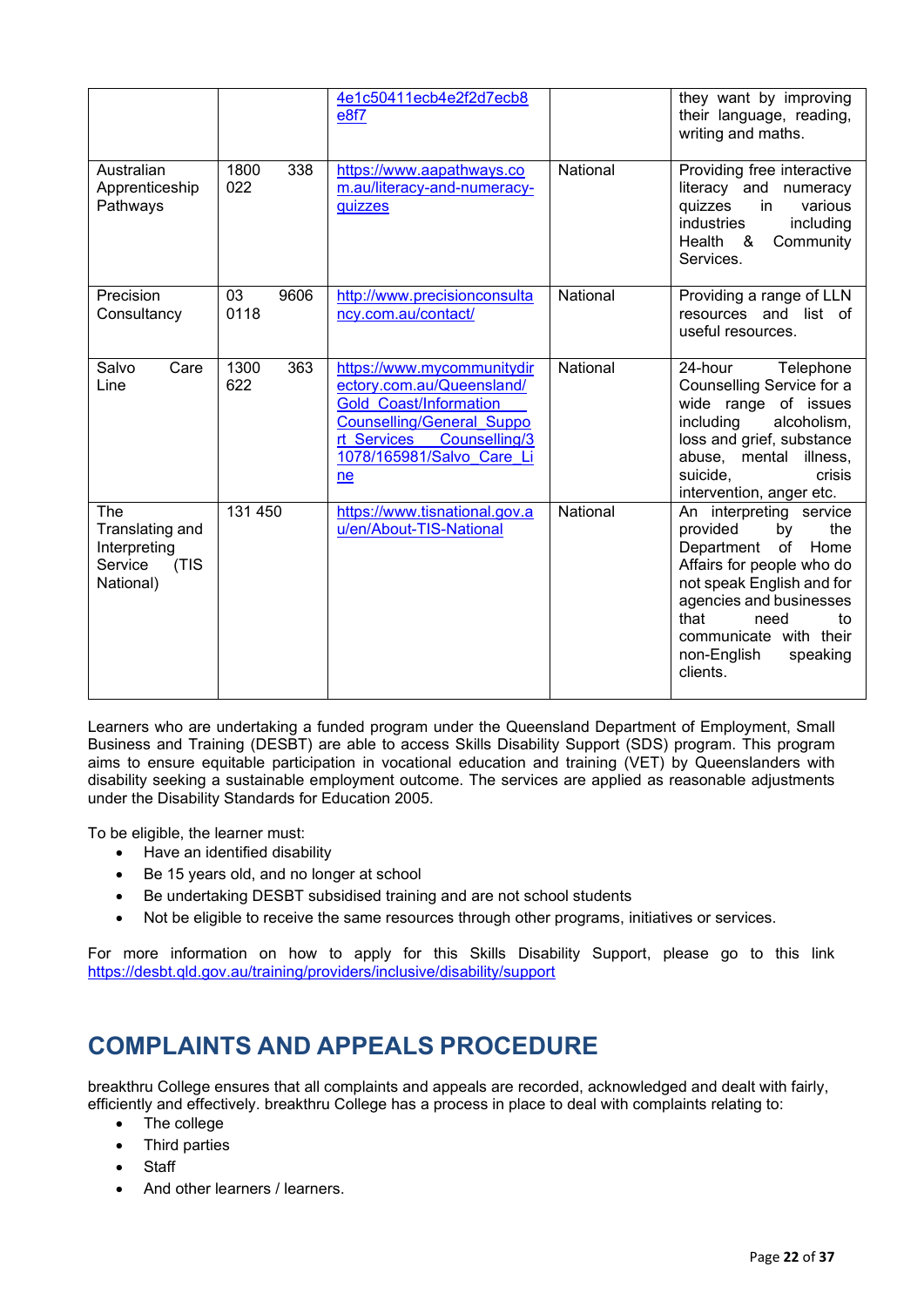You can lodge a complaint to express your dissatisfaction with any product or service provided breakthru College.

breakthru College also has an appeal policy implemented to ensure that it has a process in place to review or reconsider any decisions that it has made such as enrolment and assessment decisions. If you are dissatisfied with a decision made by your Trainer/Assessor for instace, you have the right to appeal this decision. You have the right to appeal any decision made by your Trainer/Assessor if:

- You feel that the process was invalid, not right or unfair.
- You believe that the assessment is invalid
- The process used was discriminatory in some way
- You were ill at the time of assessment (must be supported by a medical certificate)

breakthru College's complaints and appeals processes follow the principles of natural justice and procedural fairness, whereby all parties involved are given the opportunity to provide their side of story before a decision is made.

You can lodge a complaint / appeal by following our Complaints and Appeals Policy and Procedures:

- Initially you should raise the issue with your Trainer/Assessor informally to discuss and resolve the issue with staff member/s involved. For instance, you can speak with your assessor directly if this involves assessment process. If the informal resolution is not successful or determined to be inappropriate, then go to the next step (Step 2).
- Complete the Complaints and Appeals form (available at the end of this Learner Handbook) and send it to [feedback@breakthru.org.au.](mailto:feedback@breakthru.org.au) Complaints / Appeals can be lodged with breakthru Head Office by:
	- o Phone 1800 767 212
	- o In person at breakthru office
	-

o Mail to PO Box 226, Parramatta, NSW 2150<br>Alternatively, complaints can be lodged complaints can be lodged via breakthru College website <https://www.breakthrucollege.edu.au/feedback/>

- The National Training Manager / Compliance Manager will acknowledge the receipt of complaints / appeals within 7 calendar days. Please note the National Training Manager & Compliance Manager are appointed consumer protection officers at breakthru College.
- The National Training Manager / Compliance Manager will collect data and/or information prior to initial investigation
- Conduct initial investigation with you and other relevant parties. The investigation can take place by one of the following:
	- o Meetings
	- o Phone calls<br>○ Other platfor
	- Other platforms that are deemed appropriate

All parties are provided with an opportunity to tell their side of story

- The final decision is to be made within 21 calendar days or not more than 60 calendar days when further investigation is required. If more than 60 days are required (particularly when the matter is overly complex), breakthru College will:
	- $\circ$  Inform you why such timeframe is required, in writing
	- o Keep you in the loop of the progress every fortnight
- breakthru College will inform you the outcome, outlining the reasons for the decision in writing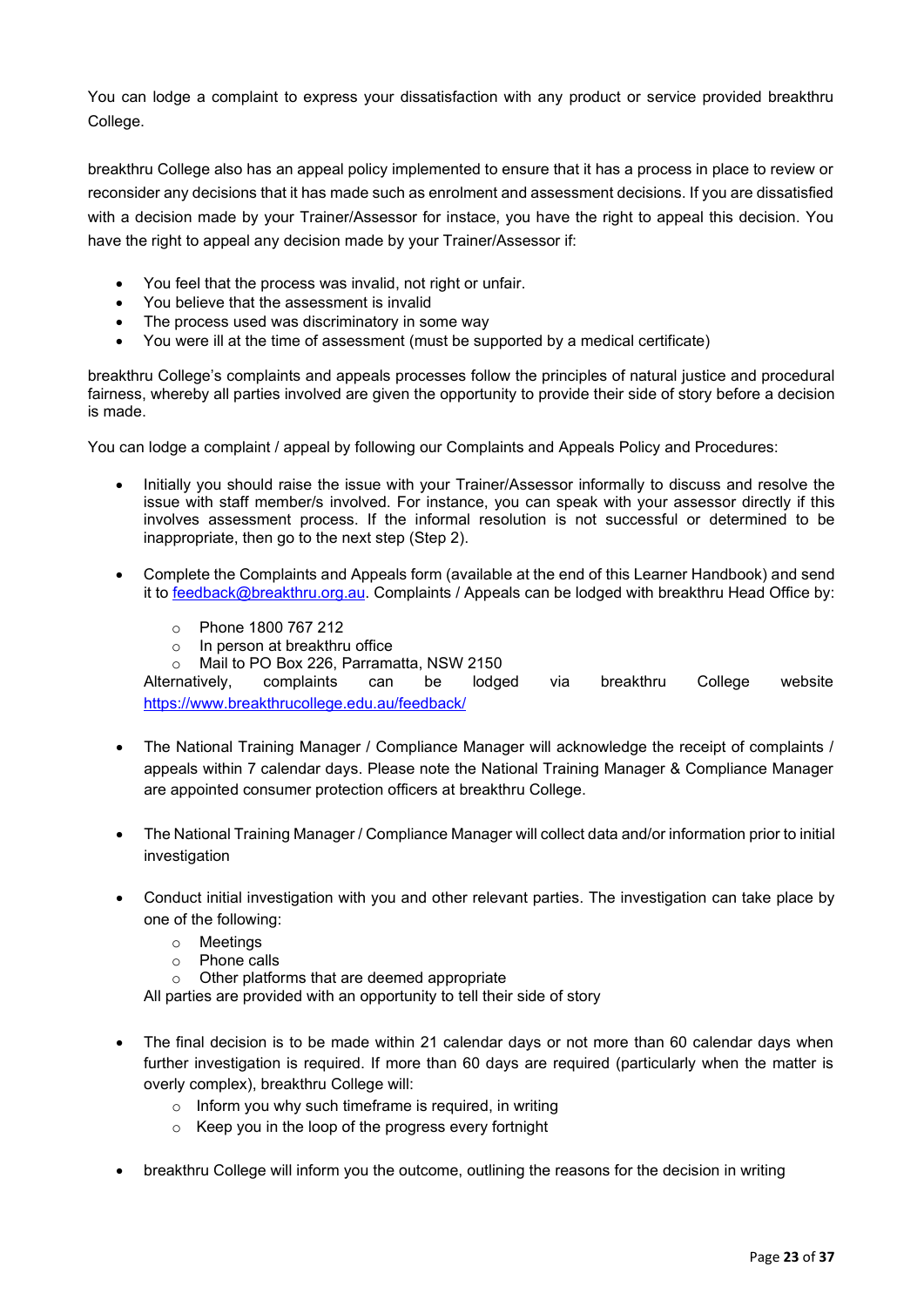- You will have 14 days to respond if further information is required / you would like to appeal the outcome
- If satisfied with the outcome, the matter is deemed to be resolved
- All records including the outcome, is stored in our Student Management System
- Opportunity for improvement is to be recorded in Continuous Improvement Register and implemented to eliminate or prevent re-occurrence of the same issue in the future.

You are encouraged to resolve any issues with breakthru in the first instance. If you are not satisfied with the decision made by breakthru College, you can lodge a complaint to an external party:

| <b>Name</b>                                                                                                                        | <b>Contact</b><br><b>Number</b> | Website                                                          | <b>Jurisdiction</b> |
|------------------------------------------------------------------------------------------------------------------------------------|---------------------------------|------------------------------------------------------------------|---------------------|
| National Training<br>Complaints<br>Hotline                                                                                         | 13 3 8 7 3                      | https://www.dese.gov.au/national-training-<br>complaints-hotline | National            |
| <b>NSW</b><br>Ombudsman                                                                                                            | 1800 451 524                    | https://www.ombo.nsw.gov.au/contact-us                           | <b>NSW</b>          |
| Training<br>QLD<br>Ombudsman                                                                                                       | 1800 773 048                    | https://trainingombudsman.qld.gov.au/                            | <b>QLD</b>          |
| VIC Ombudsman                                                                                                                      | 1800 806 314                    | https://www.ombudsman.vic.gov.au/contact-<br>us/                 | <b>VIC</b>          |
| <b>Smart and Skilled</b><br>(only for learners /<br>learners who are<br>funded by Smart<br>and Skilled)                            | 1300 772 104                    | https://education.nsw.gov.au/skills-<br>nsw/contact-us           | <b>NSW</b>          |
| Queensland VET<br><b>Investment Plan</b><br>(only for learners /<br>learners who are<br>funded under QLD<br>government<br>funding) | 137468                          | https://desbt.qld.gov.au/contact-us                              | QLD                 |

# <span id="page-23-0"></span>**ISSUE OF CERTIFICATE**

Breakthru College will generate and issue a Certificate / Statement of Attainment within 30 days of you being assessed as meeting the requirements of qualification / unit/s of competency. Certificate and/or Statement of Attainment is only issued once USI has been provided and all fees are paid.

breakthru will maintain a register of all Australian Qualifications Framework qualifications it is authorised to issue. breakthru keeps a copy of your qualification record for 30 years. If you have lost your Qualification or Statement of Attainment, you can request to have your certificate / statement of attainment to be re-generated, which will incur a fee of \$30 plus any shipping cost if applicable.

# <span id="page-23-1"></span>**ANTI-DISCRIMINATION, HARASSMENT & BULLYING POLICY**

breakthru is committed to providing you training that is free from harassment, discrimination and bullying. We believe it is a fundamental right of all learners to enjoy training free from any form of harassment. We also believe everyone must behave properly while participating in any training course. Unacceptable behavior will result in disciplinary action, including termination of enrolment.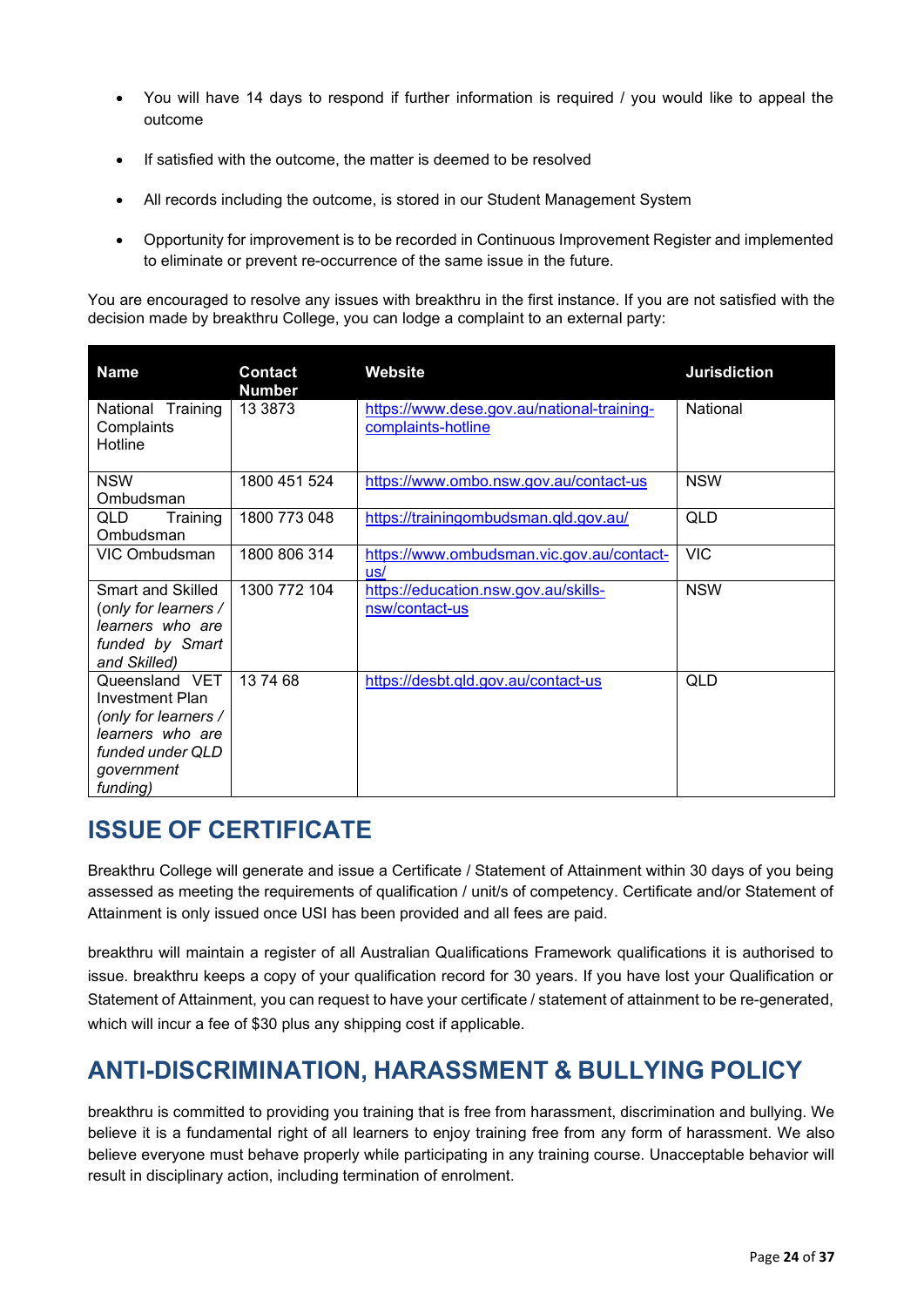# <span id="page-24-0"></span>**CONFIDENTIALITY & PRIVACY**

All breakthru records are kept in line with the Privacy Act 1988, further details are available from your Trainer/Assessor, breakthru offices or on our webpage. breakthru also complies with relevant State Privacy and Records legislation based on the State your training occurs.

You can request access to your records by completing the relevant documentation. Should you wish to access your records, please ask your Trainer/Assessor or you can email breakthru's Privacy Officer at [privacy@breakthru.org.au.](mailto:privacy@breakthru.org.au)

# **WORK HEALTH & SAFETY POLICY**

At breakthru we are committed to ensuring the health, safety and wellbeing of our learners and employees at all times. breakthru will ensure that it complies with all relevant legislation to meet this commitment.

Our staff will make sure that:

- all health and safety processes are followed at all times
- facilities and equipment that are or could be used by our learners are in good condition and working order
- information on relevant workplace health and safety issues is included in our training courses
- the environment meets legal and community accepted standards, especially in regard to noise control, smoke-free environments and cleanliness
- Learners take reasonable care, for the health and safety of others.

If you need first aid treatment, please see your Trainer/Assessor or breakthru staff member. All incidents and accidents must be reported as soon as possible to your Trainer/Assessor. Your Trainer/Assessor and you will complete the Incident Report and you may be asked to provide further information as part of the investigation and continuous improvement process. Incident Report form can be requested from [training@breakthru.org.au](mailto:training@breakthru.org.au)

# <span id="page-24-1"></span>**FEEDBACK & EVALUATION FORMS**

breakthru will collect data from learners and employers by issuing feedback forms and/or online surveys at different points of training courses. There are six (6) points (or Forms) used to collect data. These are:

- Mid-course Evaluation Form
- End of Course Evaluation Form
- Quality Indicator Data
- Learner Questionnaire
- Employer Questionnaire
- Trainer/Assessor Feedback Form

The data collected helps us to see how we are doing in meeting the needs of our learners and employers in achieving the outcomes of our courses. We use this information to make improvements to our courses to ensure that we are providing the most current and relevant training.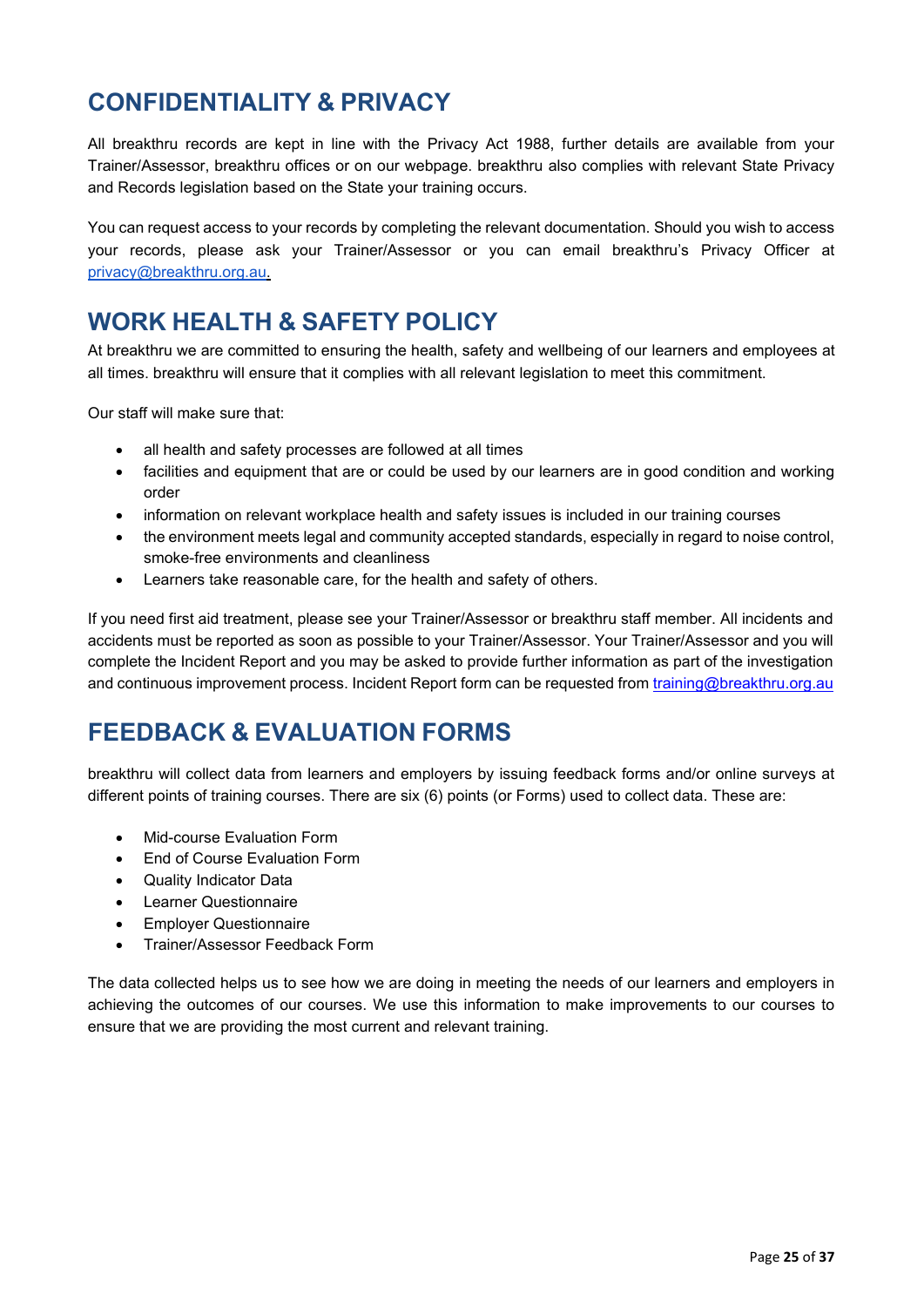# <span id="page-25-0"></span>**GOVERNMENT FUNDING**

breakthru College has been approved to deliver funded courses by NSW State Government (Smart and Skilled) and QLD State Government (Skilled Assure Supplier).

Our courses that are funded by Smart and Skilled & Skills Assure Supplier are:

- 1. CHC33015 Certificate III in Individual Support
- 2. CHC43015 Certificate IV in Ageing Support
- 3. CHC43115 Certificate IV in Disability
- 4. HLT33015 Certificate III in Allied Health Assistance
- 5. HLT43015 Certificate IV in Allied Health Assistance
- 6. CHC43315 Certificate IV in Mental Health
- 7. CHC43515 Certificate IV in Mental Health Peer Work

For more information about our funded courses, eligibility, student fees and/or contribution fees, concessional and non-concessional amounts, please visit our website:

- NSW Funding (Smart and Skilled) < [https://www.breakthrucollege.edu.au/fees-and-funding/smart](https://www.breakthrucollege.edu.au/fees-and-funding/smart-skilled-funding/)[skilled-funding/>](https://www.breakthrucollege.edu.au/fees-and-funding/smart-skilled-funding/)
- QLD Funding (Skills Assure Supplier) < [https://www.breakthrucollege.edu.au/fees-and-funding/skills](https://www.breakthrucollege.edu.au/fees-and-funding/skills-assure-funding/)[assure-funding/>](https://www.breakthrucollege.edu.au/fees-and-funding/skills-assure-funding/)

You will also be able to access a fact sheet for each program from QLD Government to enable you to access to independent information and a point of contact with QLD Department.

Please note that accessing government funding entitlement may reduce your ability to access such funding in the future. This may include arrangements that limit one funding to one qualification per person. Under QLD government funding, learners will not be eligible for a government-subsidised training under a program once they have completed the qualification level targeted through the program. For instance:

- You will no longer be eligible for a government-subsidised training place under the Certificate 3 Guarantee once you have completed a Certificate III level vocational qualification.
- You will no longer be eligible for a government-subsidised training under the Higher-Level Skills program once you have completed a Certificate IV level or higher qualification.

# <span id="page-25-1"></span>**DEFERRING ENROLMENT**

You may only defer your course under compelling or compassionate reasons. This may include, but not limited to:

- Serious illness or injury, supported by a medical certificate;
- Bereavement of close family members such as parents or grandparents (where possible a death certificate should be provided);
- Major political upheaval or natural disaster that has impacted on your studies;
- A traumatic experience, which could include:
	- o Involvement in, or witnessing of a serious accident; or
	- o Witness or being the victim of a serious crime, and this impacted your studies
- Other reasons such as pregnancy

You are only allowed to defer your course up to 3 months and documentary evidence is required to support your application. If longer periods are needed, this will need to be discussed with breakthru College's representative. To be clear, breakthru will make every effort to assist the learner to continue training where possible. breakthru will develop and implement strategies that accommodate learner who wishes to defer their training.

To apply for a deferral request, please complete Course Deferral & Cancellation Form, which is available at the end of the Learner Handbook. A copy of completed form and documentary evidence is to be sent to [training@breakthru.org.au.](mailto:training@breakthru.org.au)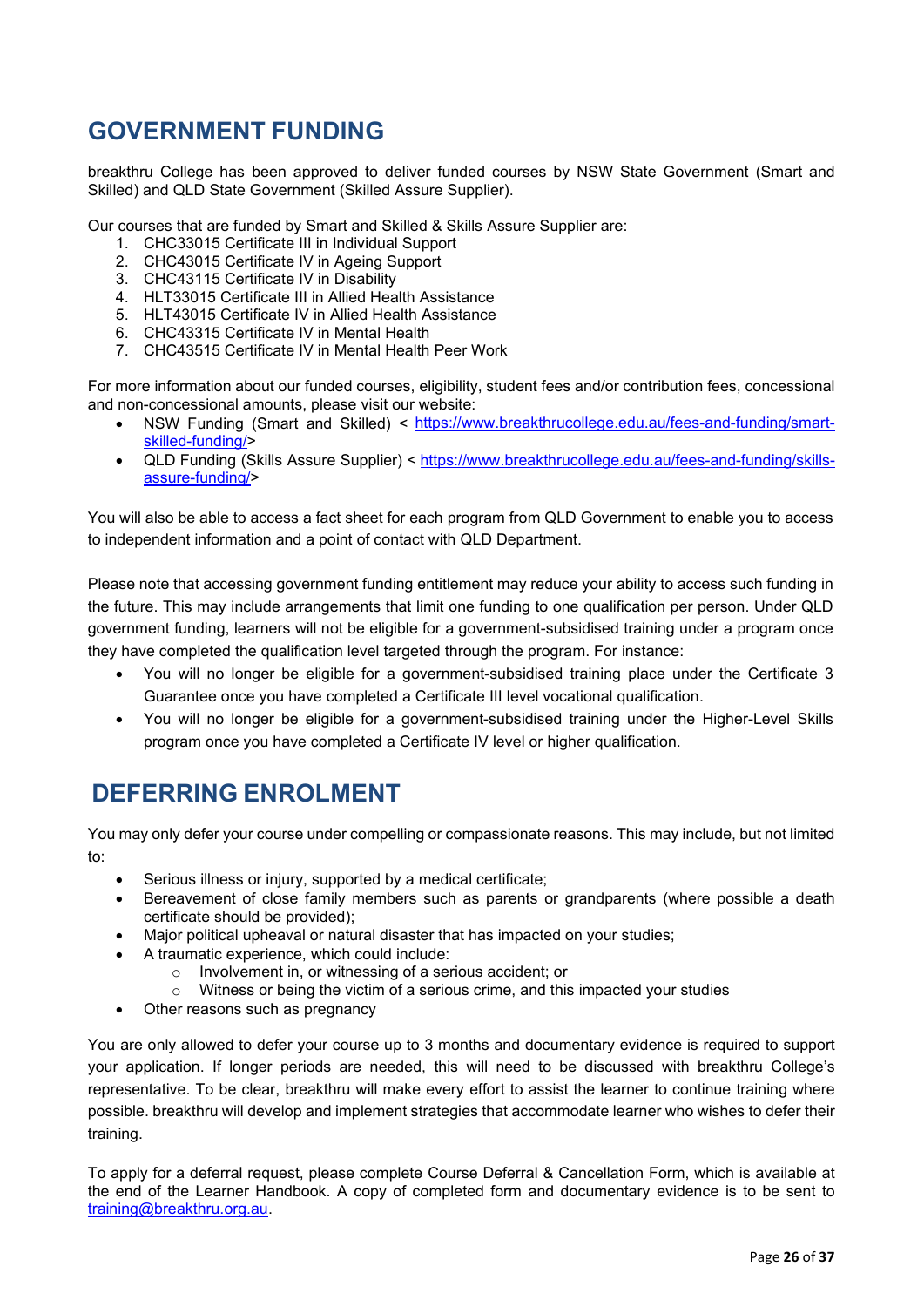If your course is funded by NSW State Government (Smart and Skilled), you are not permitted to defer your course more than 12 months from the receipt of notice date from you. You will be required to start your course within 12 months of enrolment, otherwise you will be reported as discontinued. Under Smart and Skilled rules, you will be treated as a new learner if you wish to recommence your training after discontinuing from previously enrolled qualification and the Notification of Enrollment Process will be carried out again. breakthru College will also advise you the fee implications of deferring your training.

# <span id="page-26-0"></span>**DISCONTINUING ENROLMENT**

If you wish to discontinue your course, you are highly encouraged to speak with your trainer or breakthru representative in the first instance, so that a strategy can be put in place to support you progressing with your course. breakthru College will ensure reasonable efforts are made to address any concerns that you have particularly if this is related to our training and assessment / breakthru College's performance in general.

To apply for a cancellation request, please complete Course Deferral & Cancellation Form, which is available at the end of the Learner Handbook. A copy of completed form (and documentary evidence, if any) is to be sent to [training@breakthru.org.au.](mailto:training@breakthru.org.au)

Any cancellation request will be processed in line with our internal process & Cancellation and Refund policy. You will be issued with a statement of attainment within 30 days if you have successfully completed any unit/s of competency, providing that USI has been provided and all fees have been paid.

If your course is funded by NSW State Government (Smart and Skilled), the process for cancellation is as follows:

- 1. You will be required to formally notify us the date when the training will end
- 2. We will assess your application in line with Cancellation and Refund Policy. We will determine if you will be refunded of any applicable fees.
- 3. We will issue you with a Statement of Attainment and associated transcript for completed unit/s within 30 days of notification of the discontinuance.
- 4. We will update your Training Plan listing all unit/s of competency where an outcome has been achieved, commenced but not completed and/or not commenced
- 5. We will provide you with the updated Training Plan
- 6. We will return you of any outstanding completed training activities and/or assessments
- 7. If you are an apprentice or trainee, breakthru College will notify the local Training Services NSW Regional Office within 14 days of notification of the discontinuation of training; and
- 8. We will submit Training Activity Data to finalise the record and, if eligible, receive any further payments.

# <span id="page-26-1"></span>**USEFUL WEB LINKS**

<http://www.breakthru.org.au/> <http://www.asqa.gov.au/> <http://training.gov.au/> <https://www.usi.gov.au/> <https://desbt.qld.gov.au/training/providers/funded>

<https://smartandskilled.nsw.gov.au/>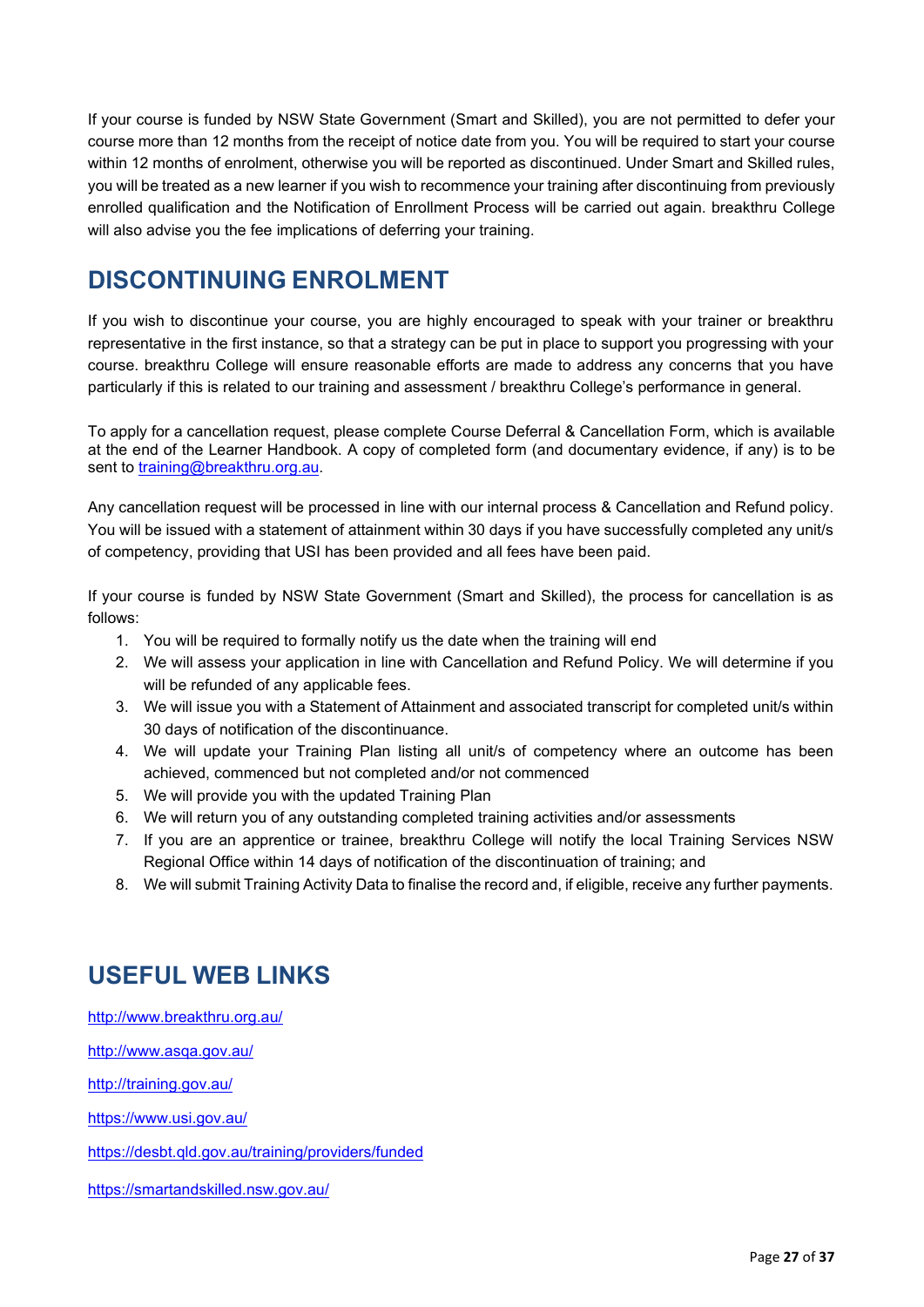# <span id="page-27-0"></span>**STUDENT FORMS**

# **Refund Application Form**

*This form is used to make an application for a refund as specified in the Learner Handbook.* 

| <b>Personal Details</b>                                         |                                                                                       |         |  |
|-----------------------------------------------------------------|---------------------------------------------------------------------------------------|---------|--|
| First Name:                                                     |                                                                                       | Surname |  |
| <b>Contact Number</b>                                           |                                                                                       |         |  |
| <b>Course Details</b>                                           |                                                                                       |         |  |
| Course enrolled                                                 |                                                                                       |         |  |
| Trainer's Name                                                  |                                                                                       |         |  |
| Reason/s                                                        |                                                                                       |         |  |
|                                                                 | Describe the reason/s for a refund request (add more space if needed)                 |         |  |
|                                                                 |                                                                                       |         |  |
|                                                                 |                                                                                       |         |  |
|                                                                 |                                                                                       |         |  |
|                                                                 |                                                                                       |         |  |
|                                                                 |                                                                                       |         |  |
|                                                                 |                                                                                       |         |  |
|                                                                 |                                                                                       |         |  |
|                                                                 |                                                                                       |         |  |
|                                                                 |                                                                                       |         |  |
|                                                                 |                                                                                       |         |  |
| Do you have any evidence to support your reason/s for a refund? |                                                                                       |         |  |
| $\square$ Yes                                                   | $\Box$ No                                                                             |         |  |
|                                                                 | If yes, send the evidence along with this completed form to training@breakthru.org.au |         |  |
| <b>Office Use Only</b>                                          |                                                                                       |         |  |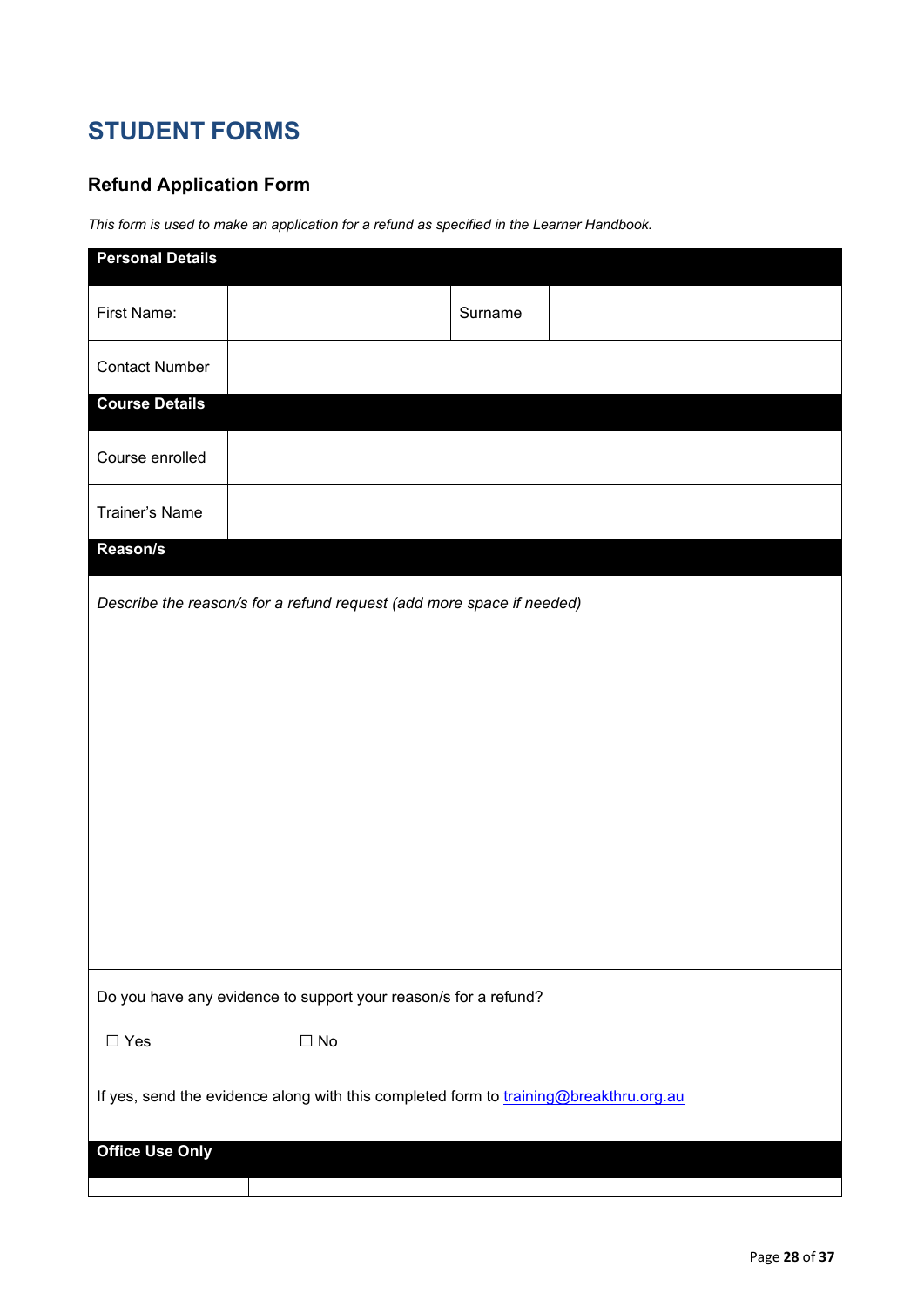| Application<br>Date<br>Received |                                                                                    |
|---------------------------------|------------------------------------------------------------------------------------|
| <b>Refund Decision</b>          | $\Box$ Approved<br>$\Box$ Rejected<br>Outline the reason/s for the decision above. |
| <b>Refund Amount</b>            |                                                                                    |
| Completed By                    |                                                                                    |
| Signed By:                      |                                                                                    |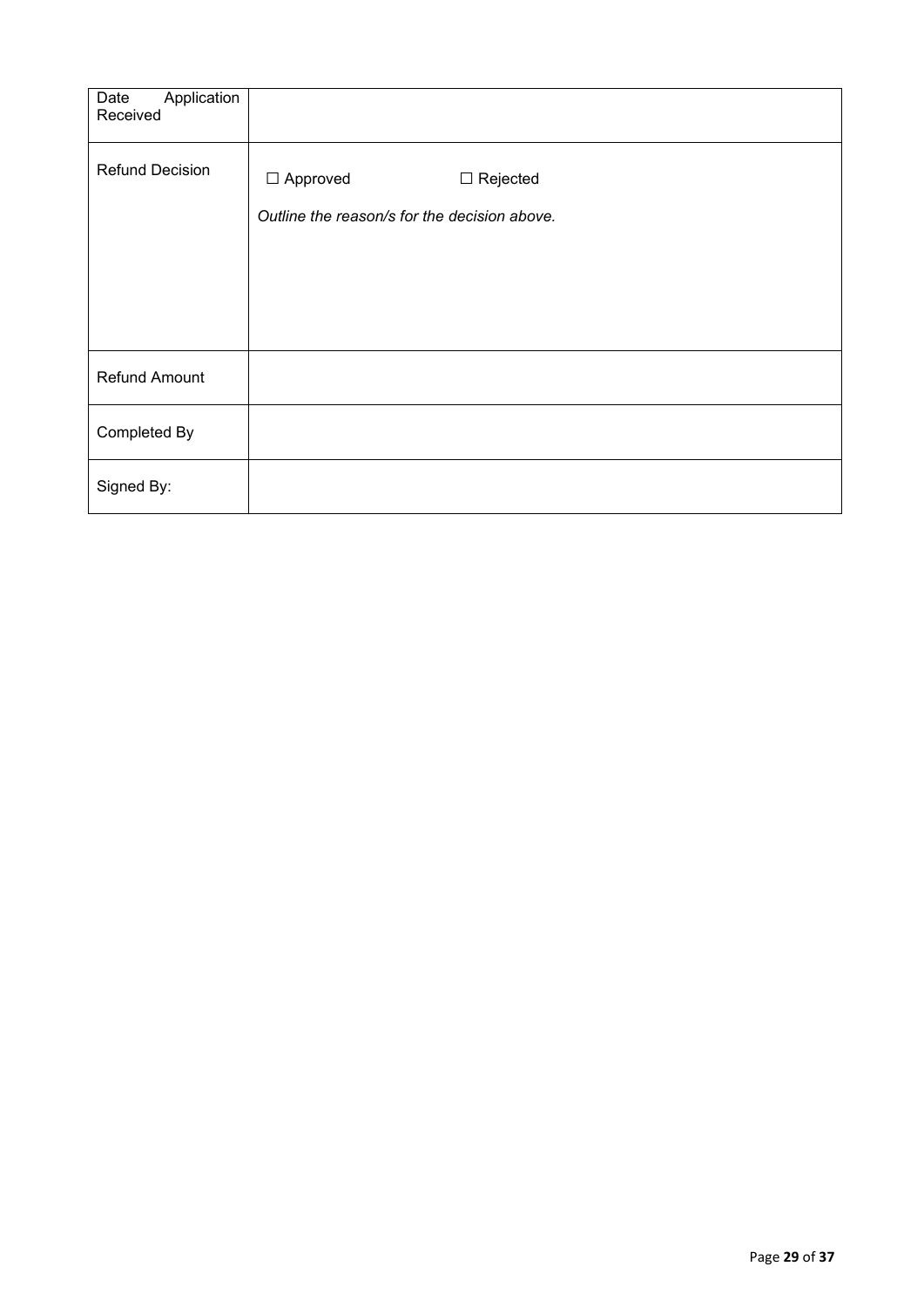## **Credit Transfer Application Form**

*This form is used to apply for credit transfer for any unit/s that you have completed previously in an RTO.* 

| <b>Personal Details</b>                                                      |                                                                                                                                                                                                                                       |                   |
|------------------------------------------------------------------------------|---------------------------------------------------------------------------------------------------------------------------------------------------------------------------------------------------------------------------------------|-------------------|
| <b>Full Name</b>                                                             |                                                                                                                                                                                                                                       |                   |
| Address                                                                      |                                                                                                                                                                                                                                       |                   |
| Email                                                                        |                                                                                                                                                                                                                                       | Date of Birth     |
| Gender                                                                       | $\square$ Male<br>$\Box$ Female<br>$\Box$ Other                                                                                                                                                                                       |                   |
| <b>USI Number</b>                                                            |                                                                                                                                                                                                                                       | Mobile Phone      |
| <b>Previous Studies</b>                                                      |                                                                                                                                                                                                                                       |                   |
| Unit/s of<br>competency<br>previously completed                              | <b>Unit Code</b>                                                                                                                                                                                                                      | <b>Unit Title</b> |
| Unit/s of competency in<br>which the credit transfer is<br>being applied for | <b>Unit Code</b>                                                                                                                                                                                                                      | <b>Unit Title</b> |
| Evidence attached<br>Please ensure that:                                     | Evidence for credit transfer is required. Select one of the following:<br>$\Box$ A certified copy of certification<br>□ An original copy of certification and be sighted by breakthru<br>representative<br>□ A copy of USI Transcript |                   |

• A certified copy of your Statement of Attainment, Testamur, Academic Transcript showing the institution name, completion date, unit code(s), unit title(s) and results.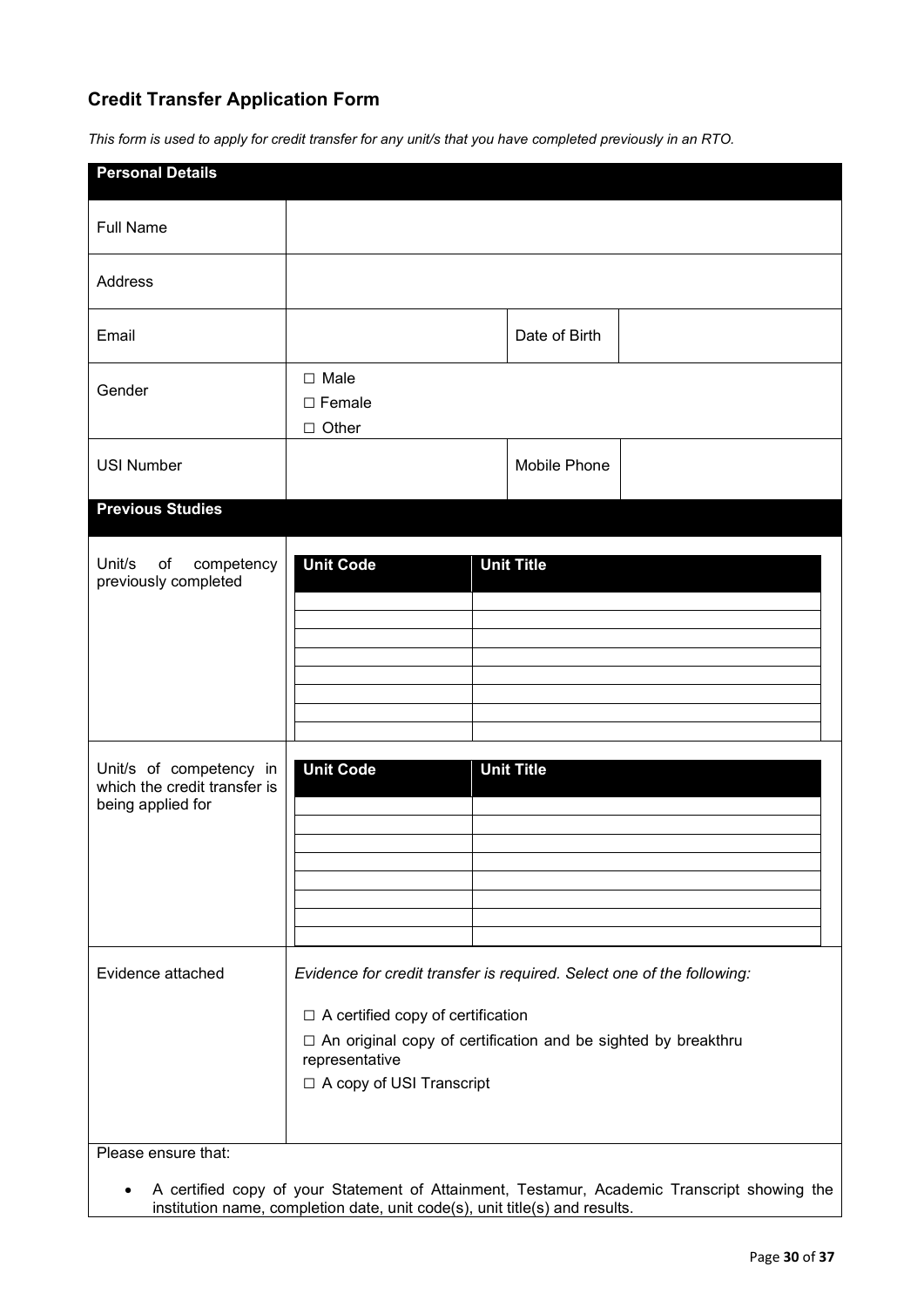- Where documentation is issued in another name (e.g.: maiden name), you must provide a certified copy of change of name documentation (e.g.: Certificate of Marriage)
- Should evidence provided be in a language other than English, a translation by an accredited translator must be provided.
- By signing this form, I authorise breakthru College to authenticate the qualification / statement of attainment by contacting the issuing RTO and/or through USI Registry System.

| <b>Student Name</b>                                                                              |  | Signature |  |
|--------------------------------------------------------------------------------------------------|--|-----------|--|
| Date                                                                                             |  |           |  |
| A copy of this completed form along with the evidence is to be sent to training@breakthru.org.au |  |           |  |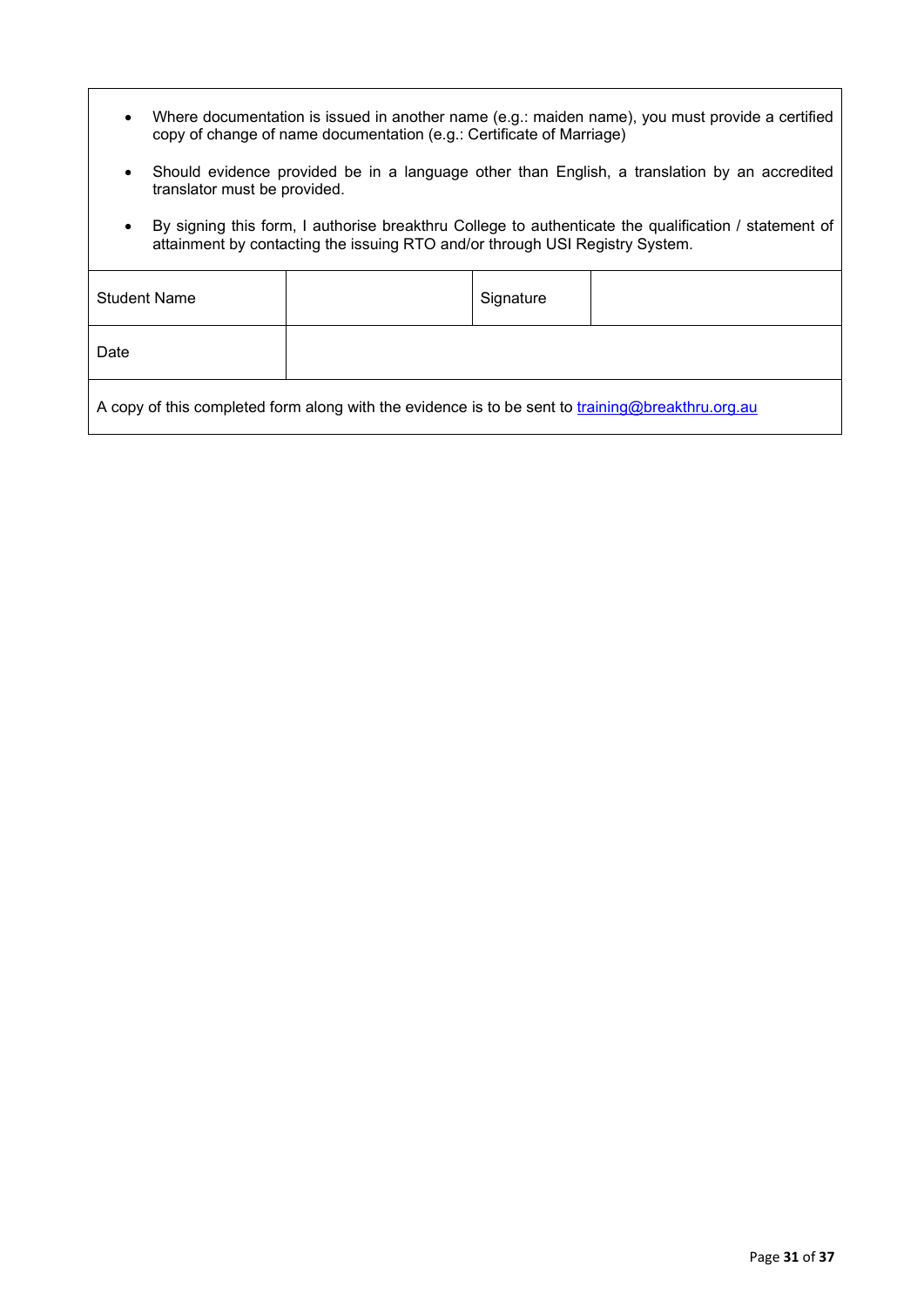# **RPL Application Form**

| <b>Personal Details</b>                                                                                                          |                                                       |                      |  |
|----------------------------------------------------------------------------------------------------------------------------------|-------------------------------------------------------|----------------------|--|
| First Name:                                                                                                                      |                                                       | Surname              |  |
| Mobile Phone                                                                                                                     |                                                       | <b>Email Address</b> |  |
| Gender                                                                                                                           | $\square$ Male<br>$\square$ Female<br>$\Box$ Other    |                      |  |
| Address                                                                                                                          |                                                       |                      |  |
| <b>Enrolment Details</b>                                                                                                         |                                                       |                      |  |
| Are you enrolling in a<br>full qualification or part<br>qualification?                                                           | $\Box$ Full qualification<br>$\Box$ Individual unit/s |                      |  |
| <b>Current Employment</b>                                                                                                        |                                                       |                      |  |
| Are<br>you<br>currently<br>employed?                                                                                             | $\Box$ Yes                                            | $\Box$ No            |  |
| Yes,<br>lf<br>is<br>your<br>occupation related to<br>the qualification / unit/s<br>which<br>you<br>in<br>are<br>seeking RPL for? | $\Box$ Yes                                            | $\Box$ No            |  |
| What is the name of<br>your employer?                                                                                            |                                                       |                      |  |
| have<br>Do<br>you<br>a<br>workplace where you<br>able<br>to<br>be<br>are<br>assessed on the job for<br>your RPL application?     | $\Box$ Yes                                            | $\Box$ No            |  |
| <b>Details</b><br>of<br>your<br>workplace                                                                                        | Name:<br>Address:                                     |                      |  |
|                                                                                                                                  |                                                       |                      |  |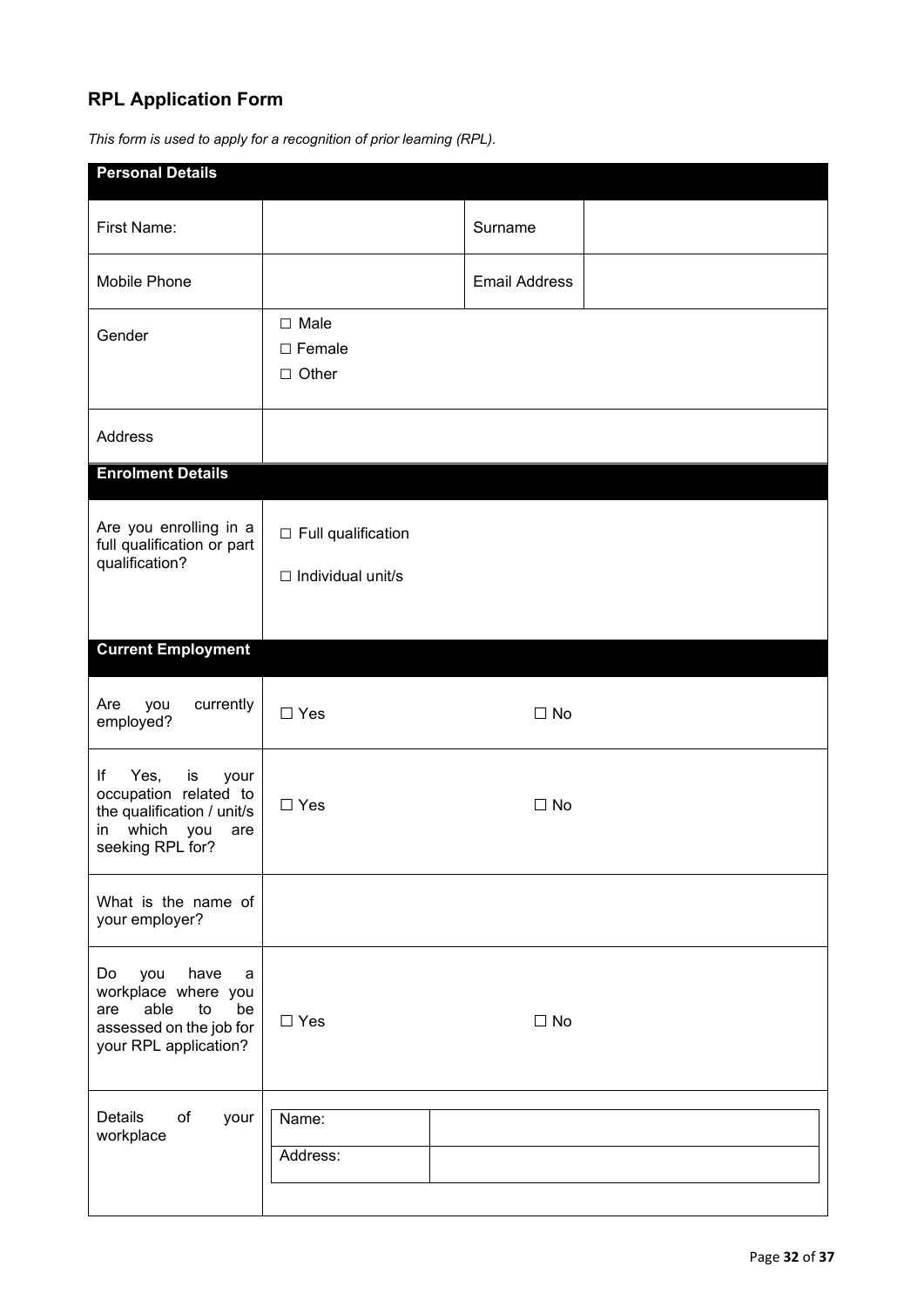|                                                                                                                             | Type of workplace<br>(profession): |                           |                                                                                                      |
|-----------------------------------------------------------------------------------------------------------------------------|------------------------------------|---------------------------|------------------------------------------------------------------------------------------------------|
| <b>Further Training</b>                                                                                                     |                                    |                           |                                                                                                      |
| Have you completed<br>nationally<br>any<br>training<br>recognised<br>related to the industry<br>you are seeking RPL<br>for? | $\Box$ Yes                         | $\Box$ No                 |                                                                                                      |
| If Yes, when did you<br>complete it? (month,<br>year)                                                                       |                                    |                           |                                                                                                      |
| Name of course and<br>institution                                                                                           |                                    |                           |                                                                                                      |
| <b>skills</b>                                                                                                               |                                    |                           | Professional Referees - provide at least 2 who have acted in senior capacity and can verify your     |
| Person 1                                                                                                                    |                                    |                           |                                                                                                      |
| Name                                                                                                                        |                                    | Position                  |                                                                                                      |
| Organisation                                                                                                                |                                    | Relationship<br>to<br>you |                                                                                                      |
| Mobile Number                                                                                                               |                                    | <b>Email Address</b>      |                                                                                                      |
| Person <sub>2</sub>                                                                                                         |                                    |                           |                                                                                                      |
| Name                                                                                                                        |                                    | Position                  |                                                                                                      |
| Organisation                                                                                                                |                                    | Relationship<br>to<br>you |                                                                                                      |
| Mobile Number                                                                                                               |                                    | <b>Email Address</b>      |                                                                                                      |
| qualification are to be sent to training@breakthru.org.au                                                                   |                                    |                           | A copy of this completed form along with RPL Self-Assessment, CV and certified copies of any of your |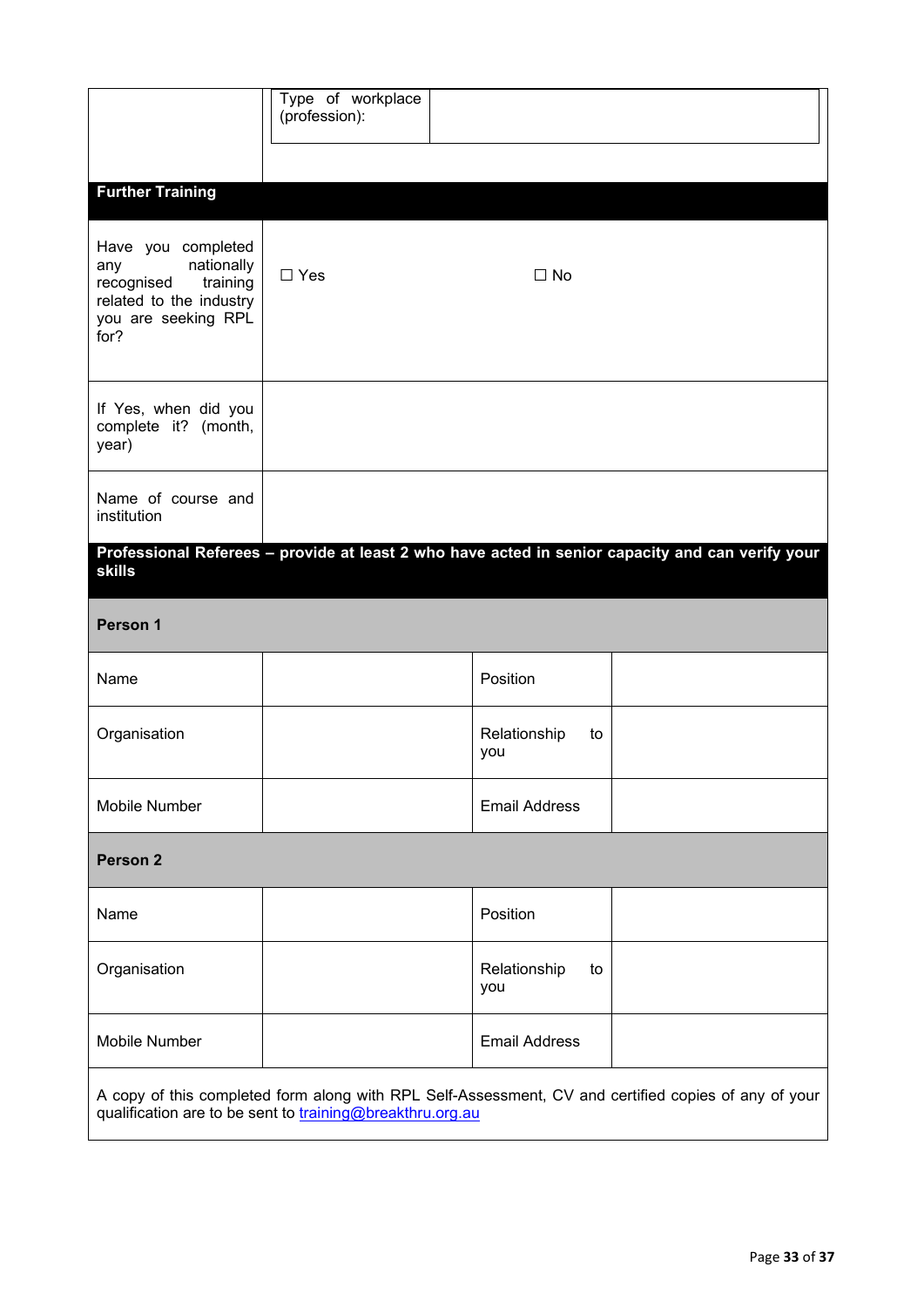# **Complaints and Appeals Form**

| <b>Student Details</b>                                                                                                                   |                                                                                                                                                                                                                                                                                                                                                                                                                                                    |
|------------------------------------------------------------------------------------------------------------------------------------------|----------------------------------------------------------------------------------------------------------------------------------------------------------------------------------------------------------------------------------------------------------------------------------------------------------------------------------------------------------------------------------------------------------------------------------------------------|
| Complainant / Appellant<br>Name                                                                                                          |                                                                                                                                                                                                                                                                                                                                                                                                                                                    |
| Complaint<br>Date<br>of<br>$\prime$<br>Appeal                                                                                            |                                                                                                                                                                                                                                                                                                                                                                                                                                                    |
| Email                                                                                                                                    |                                                                                                                                                                                                                                                                                                                                                                                                                                                    |
| Phone / Mobile Number                                                                                                                    |                                                                                                                                                                                                                                                                                                                                                                                                                                                    |
| Complaint<br>Type of<br>$\prime$<br>Appeal                                                                                               | Complaint against: (tick applicable one/s)<br>□ Breakthru College<br>Trainer<br>$\Box$ Other staff<br>$\Box$<br>and<br>Assessor<br>□ Third-party<br>$\Box$ Another student<br>□ Work placement<br>organisation<br>$\Box$ Others (please specify)<br>Appeals against: (tick applicable one/s)<br>Enrolment<br>Complaints<br>Assessment<br>□<br>$\Box$<br>$\Box$<br>decision/s<br>outcome decision/s<br>decision/s<br>$\Box$ Others (please specify) |
| Have you discussed and<br>resolved the issue with the<br>staff member/s involved<br>informally?                                          | $\square$ Yes<br>$\Box$ No                                                                                                                                                                                                                                                                                                                                                                                                                         |
| of Complaint /<br>Details<br>Appeal<br>(please<br>describe<br>your<br>complaint or appeal and<br>if<br>add<br>more<br>space<br>required) |                                                                                                                                                                                                                                                                                                                                                                                                                                                    |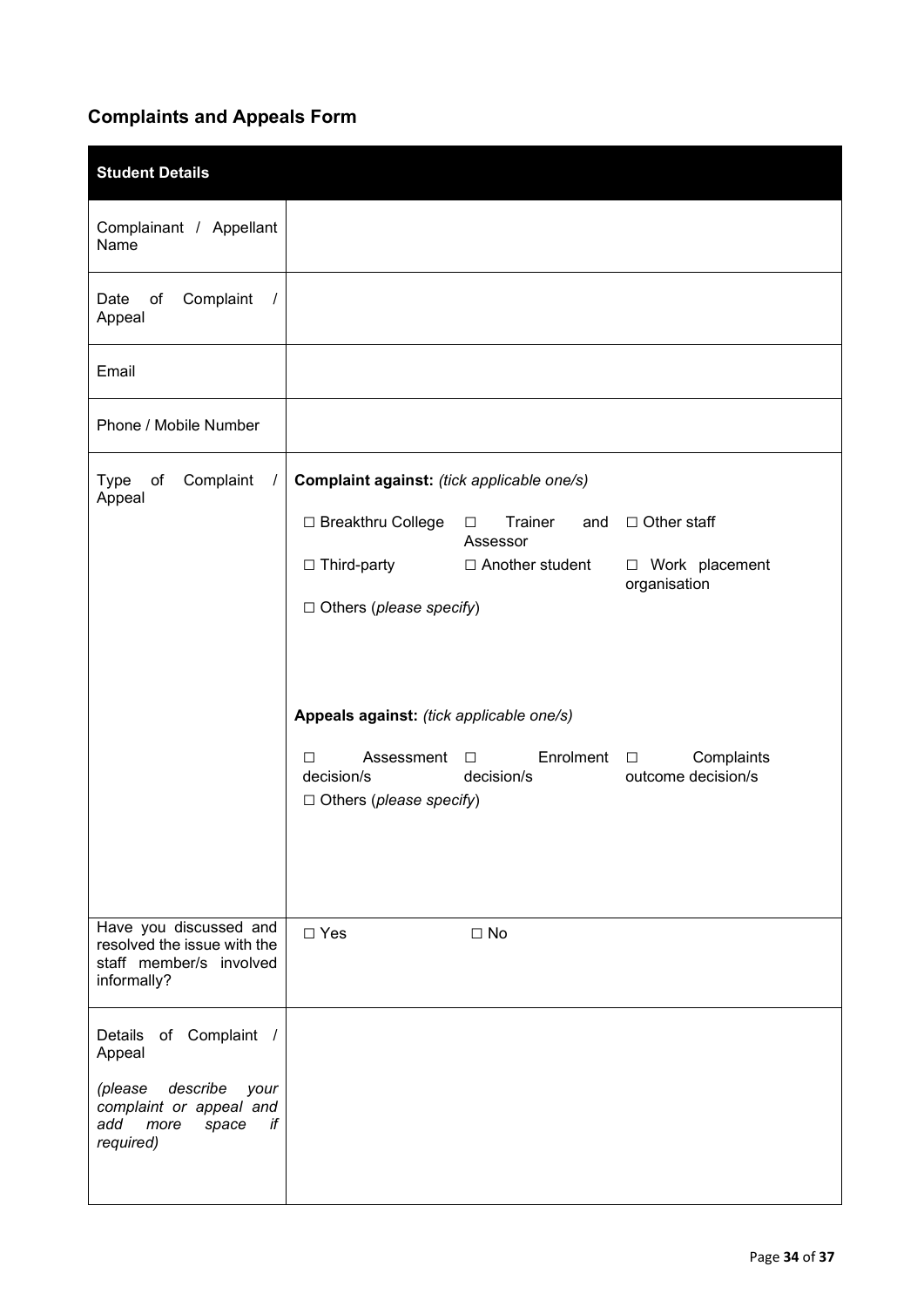|                                                                                                | Note: submit your completed Complaints and Appeals Form to training@breakthru.org.au. If assistance is<br>required, please contact training@breakthru.org, au or call 1800 767 212. |
|------------------------------------------------------------------------------------------------|-------------------------------------------------------------------------------------------------------------------------------------------------------------------------------------|
| <b>Office Use Only</b>                                                                         |                                                                                                                                                                                     |
| Complaint<br>Appeal<br>$\sqrt{2}$<br>acknowledged<br>within $7 \mid \Box$ Yes<br>calendar days | $\Box$ No                                                                                                                                                                           |
| Initial<br>investigation<br>conducted                                                          | $\Box$ Yes<br>$\Box$ No                                                                                                                                                             |
| All parties have been<br>given the opportunity to<br>tell their side of story                  | $\Box$ Yes<br>$\Box$ No                                                                                                                                                             |
| Initial<br>Outcome<br>of<br>Investigation (add more<br>space if required)                      |                                                                                                                                                                                     |
|                                                                                                |                                                                                                                                                                                     |
|                                                                                                |                                                                                                                                                                                     |
|                                                                                                |                                                                                                                                                                                     |
|                                                                                                |                                                                                                                                                                                     |
|                                                                                                |                                                                                                                                                                                     |
| investigation is<br>Further<br>required                                                        | $\Box$ Yes<br>$\Box$ No                                                                                                                                                             |
|                                                                                                |                                                                                                                                                                                     |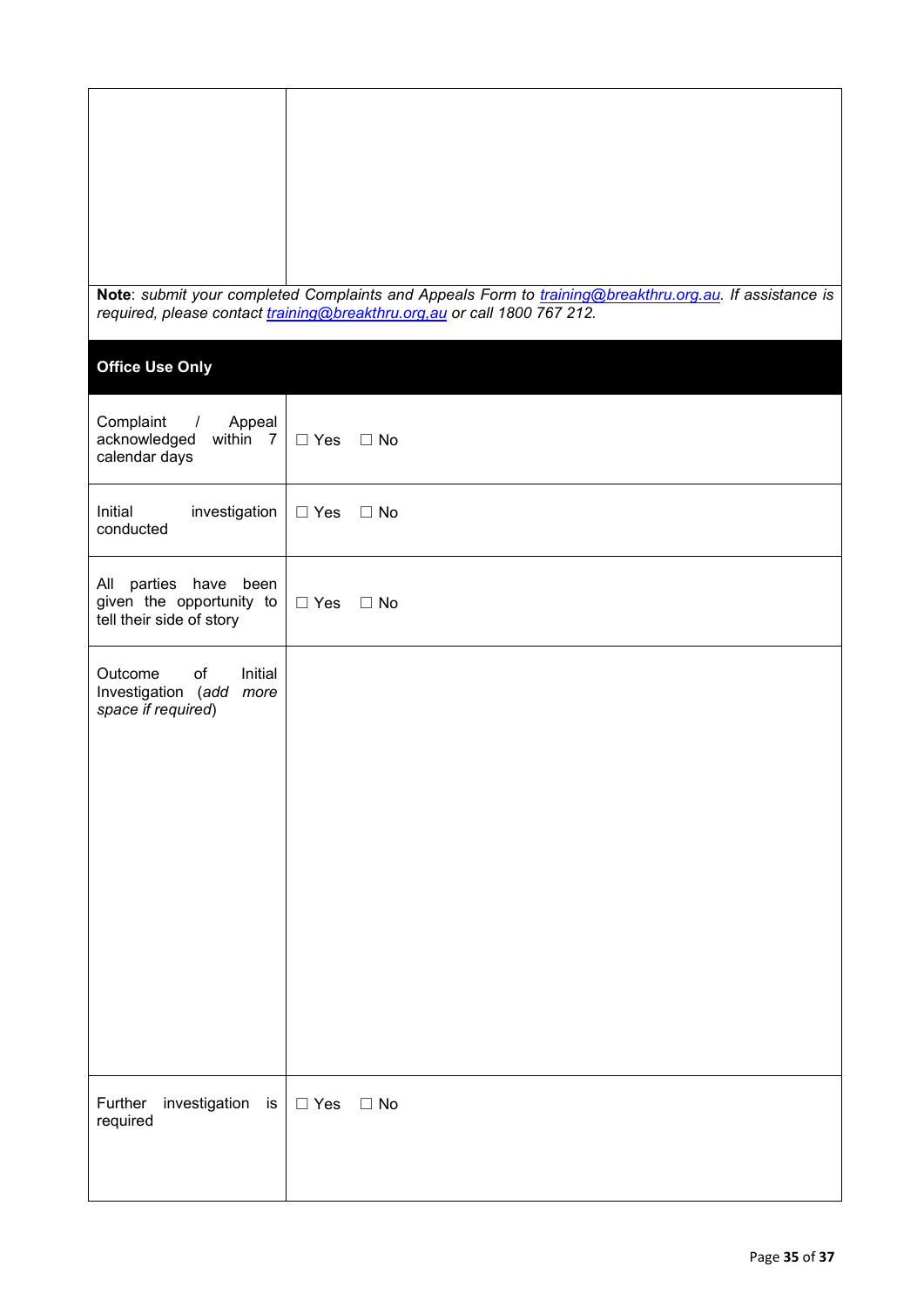| decision<br>made<br>Final<br>(within 21 days upon the<br>receipt of complaint /<br>appeal or not more than<br>further<br>60<br>days<br>if<br>investigation required) | $\Box$ Yes<br>⊟ No                                                                                                                                                                                                                                                                                     |
|----------------------------------------------------------------------------------------------------------------------------------------------------------------------|--------------------------------------------------------------------------------------------------------------------------------------------------------------------------------------------------------------------------------------------------------------------------------------------------------|
| Do you need more than 60<br>days to process<br>and<br>finalise the decision?                                                                                         | $\Box$ Yes<br>$\Box$ No<br>If Yes, have you:<br>Informed the complaint / appellant in writing, outlining why such<br>$\bullet$<br>timeframe is required? $\Box$ Yes<br>$\Box$ No<br>Kept the complainant / appellant updated every two weeks on the<br>progress of the matter? $\Box$ Yes<br>$\Box$ No |
| Have informed all parties<br>involved of the outcome in<br>writing<br>including<br>the<br>reasons for the decision?                                                  | $\Box$ Yes<br>$\Box$ No                                                                                                                                                                                                                                                                                |
| All parties are made aware<br>that an independent third<br>party can be requested                                                                                    | $\Box$ Yes<br>$\Box$ No                                                                                                                                                                                                                                                                                |
| Opportunities<br>for<br>improvement are recorded<br>Continuous<br>in<br>Improvement Register and<br>implemented                                                      | $\Box$ Yes<br>$\Box$ No                                                                                                                                                                                                                                                                                |